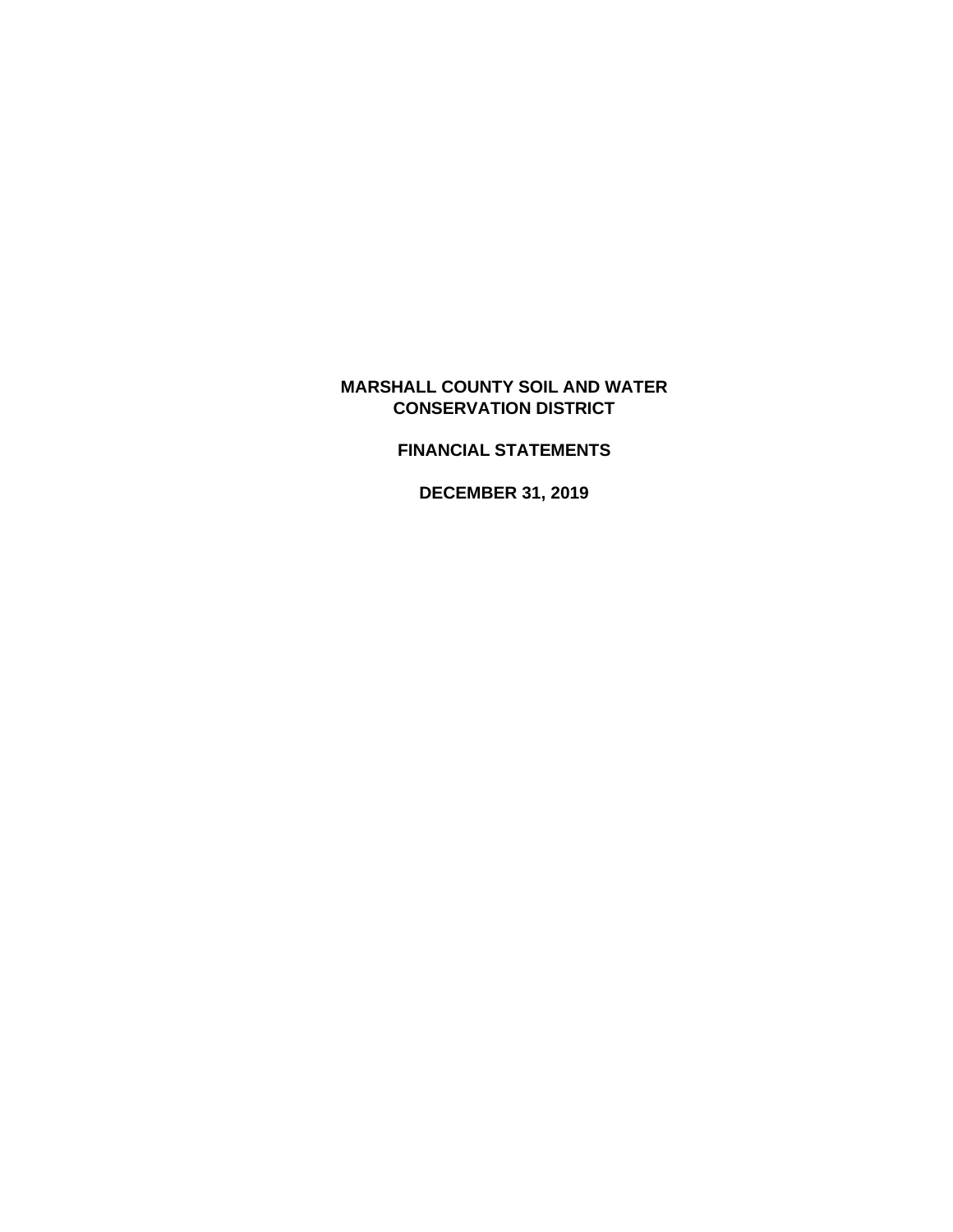# **MARSHALL COUNTY SOIL AND WATER CONSERVATION DISTRICT TABLE OF CONTENTS FOR THE YEAR ENDED DECEMBER 31, 2019**

| <b>FINANCIAL SECTION</b>                                                                                   | Page |
|------------------------------------------------------------------------------------------------------------|------|
| Independent Auditor's Report                                                                               | 1    |
| <b>BASIC FINANCIAL STATEMENTS</b>                                                                          |      |
| Statement of Net Position and Governmental Fund Balance Sheet                                              | 3    |
| Statement of Activities and Governmental Fund Revenues,<br><b>Expenditures and Changes in Fund Balance</b> | 4    |
| Notes to the Financial Statements                                                                          | 5    |
| <b>REQUIRED SUPPLEMENTARY INFORMATION</b>                                                                  |      |
| Budgetary Comparison Statement, Budget and Actual, General Fund                                            | 18   |
| <b>Schedule of Contributions</b>                                                                           | 19   |
| Schedule of Proportionate Share of Net Pension Liability                                                   | 19   |
| <b>ADDITIONAL REPORTS</b>                                                                                  |      |
| Minnesota Legal Compliance                                                                                 | 21   |
| Report on Internal Control                                                                                 | 22   |
| Schedule of Findings and Responses                                                                         | 24   |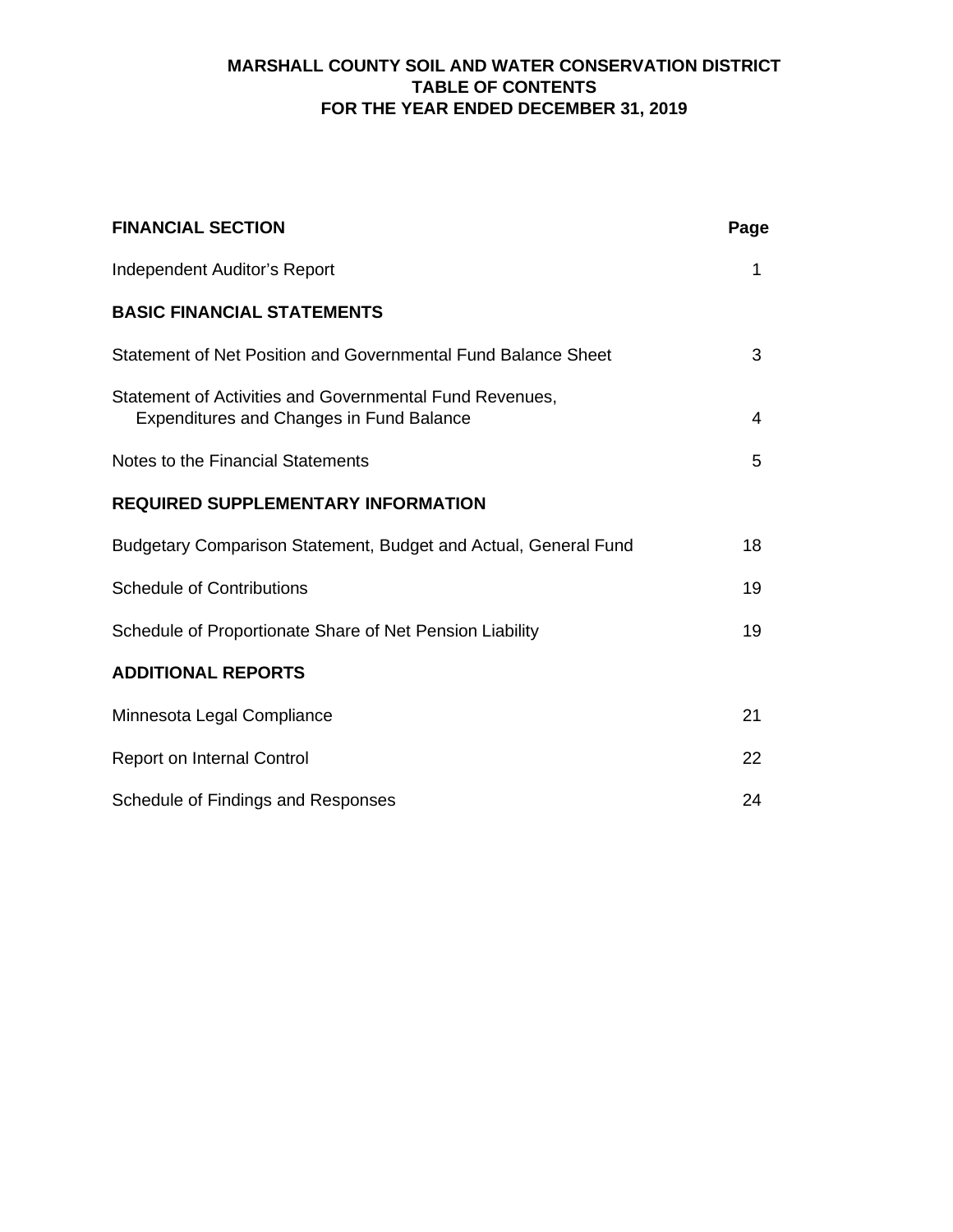**PETERSON COMPANY LTD.**<br>CERTIFIED PUBLIC ACCOUNTANTS 570 Cherry Drive | Waconia, Minnesota 55387

# **INDEPENDENT AUDITOR'S REPORT**

To the Board of Supervisors Marshall County Soil and Water Conservation District Warren, Minnesota

## **Report on the Financial Statements**

We have audited the accompanying financial statements of the governmental activities and the general fund of Marshall County Soil and Water Conservation District, Warren, Minnesota, as of and for the year ended December 31, 2019, and the related notes to the financial statements, which collectively comprise Marshall County Soil and Water Conservation District's basic financial statements as listed in the table of contents.

## **Management's Responsibility for the Financial Statements**

Management is responsible for the preparation and fair presentation of these financial statements in accordance with accounting principles generally accepted in the United States of America; this includes the design, implementation, and maintenance of internal control relevant to the preparation and fair presentation of financial statements that are free from misstatement, whether due to fraud or error.

#### **Auditor's Responsibility**

Our responsibility is to express opinions on these financial statements based on our audit. We conducted our audit in accordance with auditing standards generally accepted in the United States of America and the standards applicable to financial audits contained in *Government Auditing Standards,* issued by the Comptroller General of the United States. Those standards require that we plan and perform the audit to obtain reasonable assurance about whether the financial statements are free from material misstatement.

An audit involves performing procedures to obtain audit evidence about the amounts and disclosures in the financial statements. The procedures selected depend on the auditor's judgment, including the assessment of the risks of material misstatement of the financial statements, whether due to fraud or error. In making those risk assessments, the auditor considers internal control relevant to the entity's preparation and fair presentation of the financial statements in order to design audit procedures that are appropriate in the circumstances, but not for the purpose of expressing an opinion on the effectiveness of the entity's internal control. Accordingly, we express no such opinion. An audit also includes evaluating the appropriateness of accounting policies used and the reasonableness of significant accounting estimates made by management, as well as evaluating the overall presentation of the financial statements.

We believe that the audit evidence we have obtained is sufficient and appropriate to provide a basis for our audit opinions.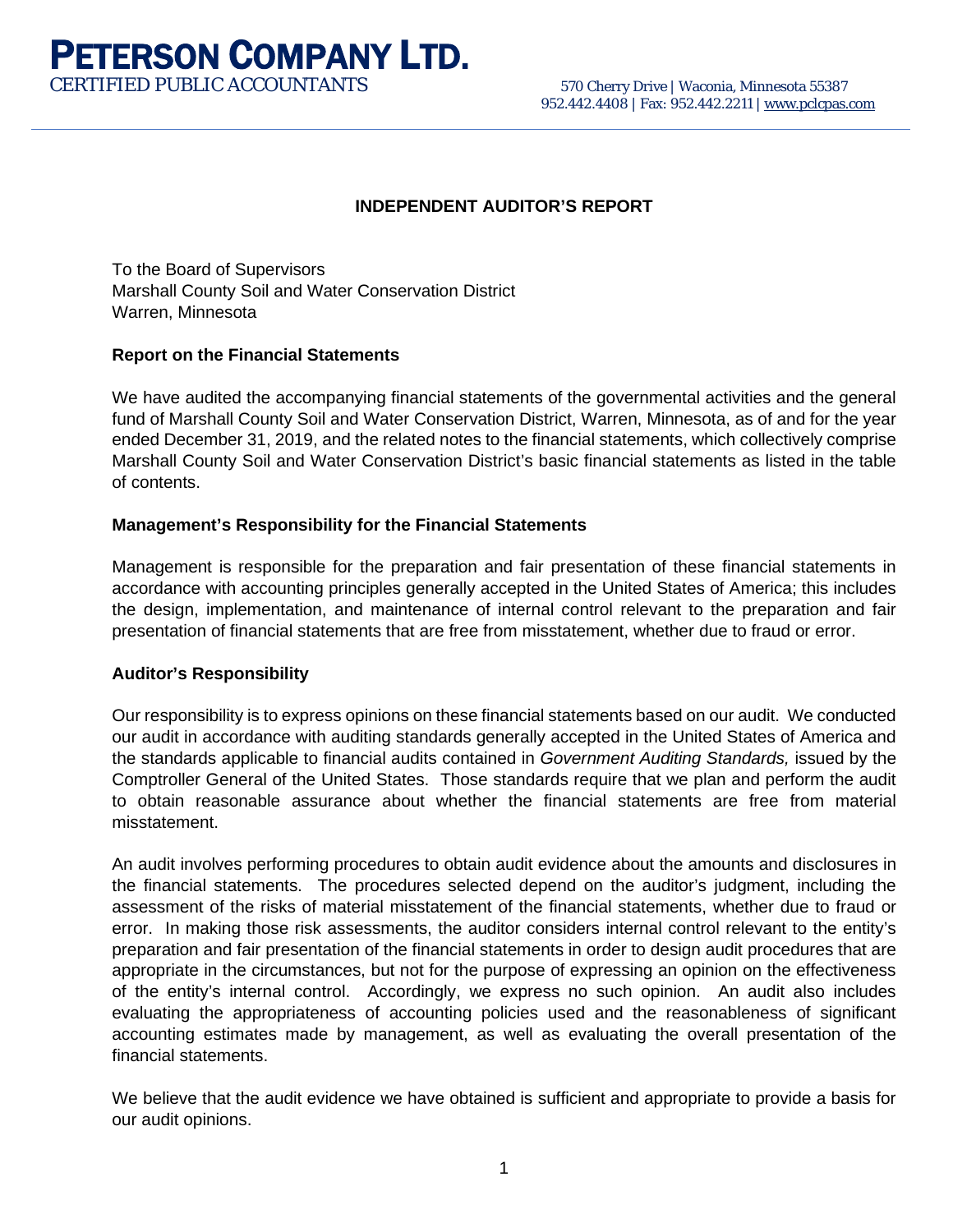# **Opinions**

In our opinion, the financial statements referred to above present fairly, in all material respects, the respective financial position of the governmental activities and the general fund of Marshall County Soil and Water Conservation District as of December 31, 2019, and the respective changes in financial position for the general fund for the year then ended in accordance with accounting principles generally accepted in the United States of America.

# **Other Matters**

## *Required Supplementary Information*

Management has omitted the management's discussion and analysis that accounting principles generally accepted in the United States of America require to be presented to supplement the basic financial statements. Such missing information, although not a part of the basic financial statements, is required by the Governmental Accounting Standards Board, who considers it to be an essential part of financial reporting for placing the basic financial statements in an appropriate operational, economic, or historical context. Our opinion on the basic financial statements is not affected by this missing information.

Accounting principles generally accepted in the United States of America require that the budgetary comparison statement on page 18 and defined benefit pension plan schedules on page 19 be presented to supplement the basic financial statements. Such information, although not a part of the basic financial statements, is required by the Governmental Accounting Standards Board who considers it to be an essential part of financial reporting for placing the basic financial statements in an appropriate operational, economic, or historical context. We have applied certain limited procedures to the required supplementary information in accordance with auditing standards generally accepted in the United States of America, which consisted of inquiries of management about the methods of preparing the information and comparing the information for consistency with management's responses to our inquiries, the basic financial statements, and other knowledge we obtained during our audit of the basic financial statements. We do not express an opinion or provide any assurance on the information because the limited procedures do not provide us with sufficient evidence to express an opinion or provide any assurance.

## **Other Reporting Required by** *Government Auditing Standards*

In accordance with *Government Auditing Standards*, we have also issued our report dated September 14, 2020, on our consideration of the Marshall County Soil and Water Conservation District's internal control over financial reporting and on our tests of its compliance with certain provisions of laws, regulations, contracts, and grant agreements and other matters. The purpose of that report is to describe the scope of our testing of internal control over financial reporting and compliance and the results of that testing, and not to provide an opinion on internal control over financial reporting or on compliance. That report is an integral part of an audit performed in accordance with *Government Auditing Standards* in considering Marshall County Soil and Water Conservation District's internal control over financial reporting and compliance.

*Peterson Company Ltd*

PETERSON COMPANY LTD Certified Public Accountants Waconia, Minnesota

September 14, 2020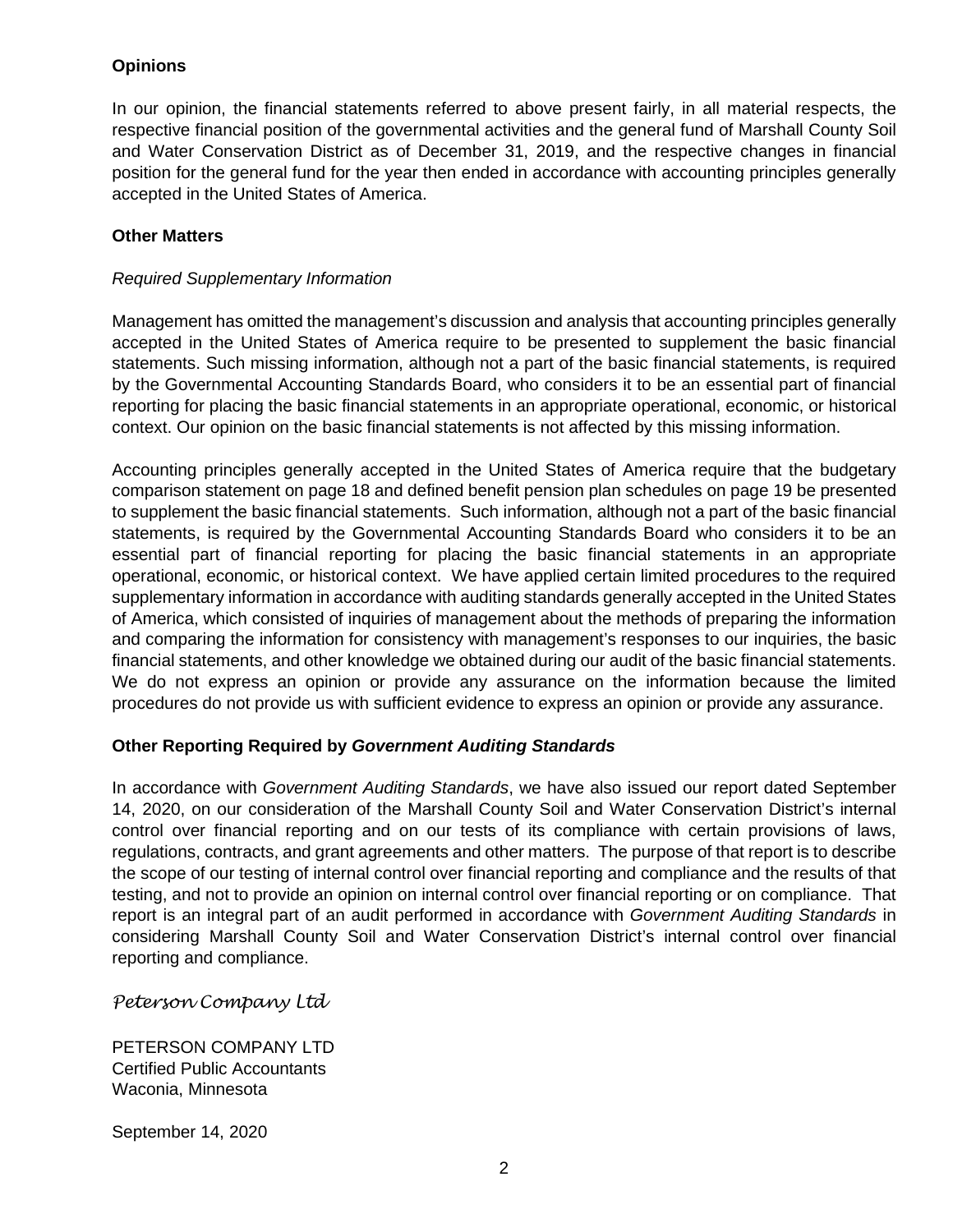# **MARSHALL COUNTY SOIL AND WATER CONSERVATION DISTRICT WARREN, MINNESOTA STATEMENT OF NET POSITION AND GOVERNMENTAL FUND BALANCE SHEET DECEMBER 31, 2019**

|                                                                                                                                                                                                                                                                                         |    | General<br>Fund                  |                                | Adjustments                                     | Statement of<br><b>Net Position</b> |                                                                          |
|-----------------------------------------------------------------------------------------------------------------------------------------------------------------------------------------------------------------------------------------------------------------------------------------|----|----------------------------------|--------------------------------|-------------------------------------------------|-------------------------------------|--------------------------------------------------------------------------|
| <b>Assets</b><br>Cash<br>Due from Other Governments<br><b>Accounts Receivable</b><br>Capital Assets:<br>Equipment (net of accumulated depreciation)                                                                                                                                     | \$ | 713,266<br>13,559<br>1,106       | \$                             | 157,516                                         | \$                                  | 713,266<br>13,559<br>1,106<br>157,516                                    |
| <b>Total Assets</b>                                                                                                                                                                                                                                                                     |    | 727,931                          |                                | 157,516                                         |                                     | 885,447                                                                  |
| <b>Deferred Outflows of Resources</b><br>Defined Benefit Pension Plan                                                                                                                                                                                                                   |    |                                  |                                | 19,971                                          |                                     | 19,971                                                                   |
| <b>Combined Assets and Deferred</b><br><b>Outflows of Resources</b>                                                                                                                                                                                                                     | \$ | 727,931                          | \$                             | 177,487                                         | \$                                  | 905,418                                                                  |
| <b>Liabilities</b><br><b>Current Liabilities:</b><br><b>Accounts Payable</b><br><b>Accrued Wages</b><br>Note Payable - current<br><b>Unearned Revenue</b><br>Long-term Liabilities:<br>Net Pension Liability<br><b>Compensated Absences</b><br>Note Payable<br><b>Total Liabilities</b> | \$ | 297<br>210<br>568,044<br>568,551 | \$                             | 8,929<br>176,921<br>25,829<br>18,371<br>230,050 | \$                                  | 297<br>210<br>8,929<br>568,044<br>176,921<br>25,829<br>18,371<br>798,601 |
| <b>Deferred Inflows of Resources</b><br>Defined Benefit Pension Plan                                                                                                                                                                                                                    |    |                                  |                                | 37,116                                          |                                     | 37,116                                                                   |
| <b>Combined Liabilities and Deferred</b><br><b>Inflows of Resources</b>                                                                                                                                                                                                                 |    | 568,551                          | \$                             | 267,166                                         | \$                                  | 835,717                                                                  |
| <b>Fund Balance/Net Position</b><br><b>Fund Balance</b><br>Assigned - Compensated Absences                                                                                                                                                                                              | \$ | 25,829                           | \$                             | (25, 829)                                       | \$                                  |                                                                          |
| Unassigned<br><b>Total Fund Balance</b>                                                                                                                                                                                                                                                 | \$ | 133,551<br>159,380               | $\boldsymbol{\mathsf{S}}$      | (133, 551)<br>(159, 380)                        | $\overline{\mathcal{E}}$            |                                                                          |
| <b>Net Position</b><br><b>Investments in Capital Assets</b><br>Unrestricted<br><b>Total Net Position</b>                                                                                                                                                                                |    |                                  | \$<br>$\overline{\mathcal{F}}$ | 157,516<br>(87, 815)<br>69,701                  | \$<br>$\overline{\mathcal{E}}$      | 157,516<br>(87, 815)<br>69,701                                           |

Notes are an integral part of the basic financial statements.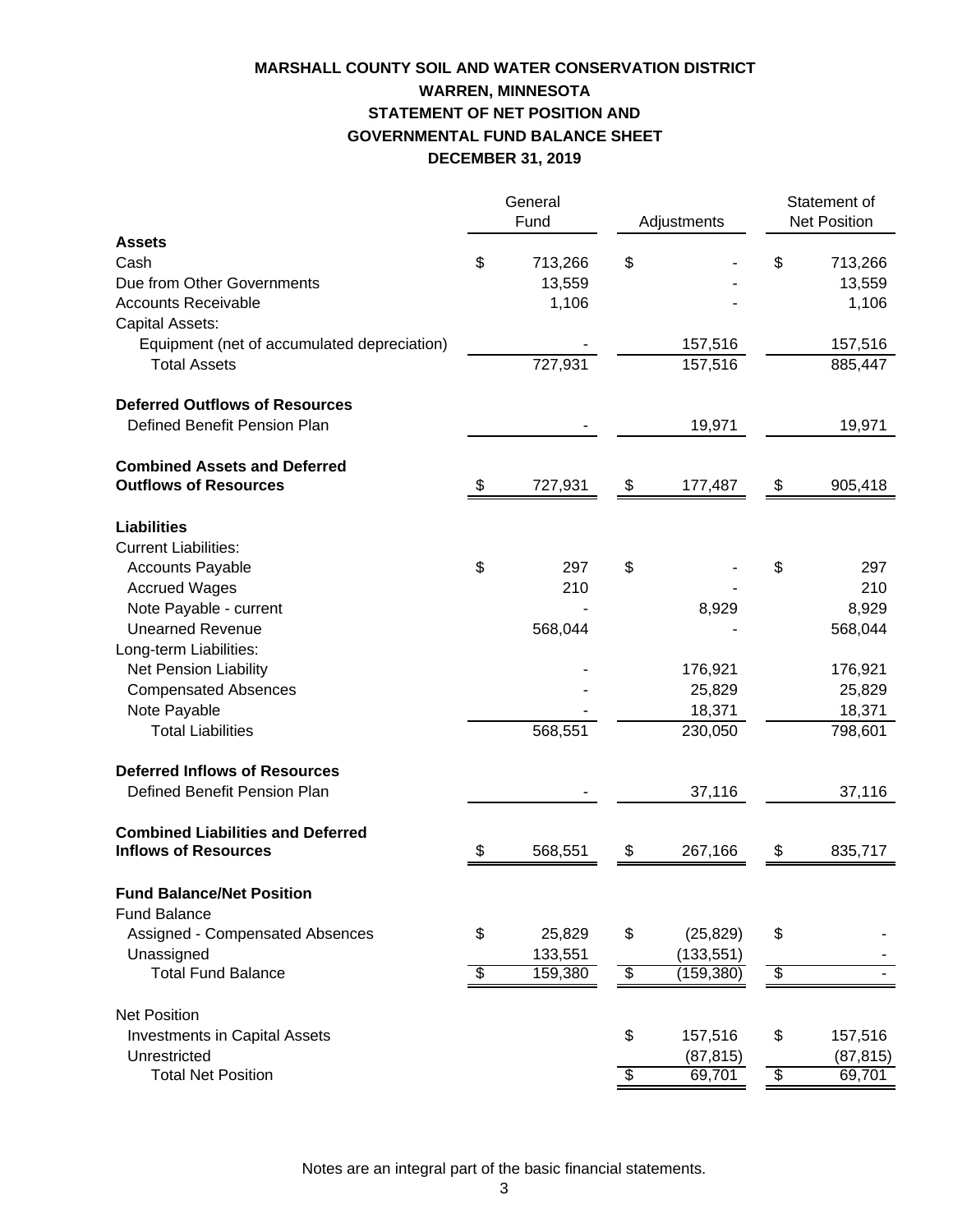# **MARSHALL COUNTY SOIL AND WATER CONSERVATION DISTRICT WARREN, MINNESOTA STATEMENT OF ACTIVITIES AND GOVERNMENTAL FUND REVENUES, EXPENDITURES AND CHANGES IN FUND BALANCE FOR THE YEAR ENDED DECEMBER 31, 2019**

|                                       | General |           |                 |             | Statement of               |         |
|---------------------------------------|---------|-----------|-----------------|-------------|----------------------------|---------|
|                                       | Fund    |           |                 | Adjustments | <b>Activities</b>          |         |
| <b>Revenues</b>                       |         |           |                 |             |                            |         |
| Intergovernmental                     | \$      | 427,032   | \$              |             | \$                         | 427,032 |
| <b>Charges for Services</b>           |         | 81,829    |                 |             |                            | 81,829  |
| <b>Interest Earnings</b>              |         | 11,653    |                 |             |                            | 11,653  |
| Miscellaneous                         |         | 4,031     |                 |             |                            | 4,031   |
| <b>Total Revenues</b>                 | \$      | 524,545   | \$              |             | \$                         | 524,545 |
| <b>Expenditures/Expenses</b>          |         |           |                 |             |                            |         |
| Conservation                          |         |           |                 |             |                            |         |
| Current                               | \$      | 456,136   | \$              | 28,841      | \$                         | 484,977 |
| <b>Capital Outlay</b>                 |         | 89,813    |                 | (89, 813)   |                            |         |
| <b>Total Expenditures/Expenses</b>    | \$      | 545,949   | \$              | (60, 972)   | $\boldsymbol{\mathsf{\$}}$ | 484,977 |
| Excess of Revenues Over (Under)       |         |           |                 |             |                            |         |
| Expenditures/Expenses                 | \$      | (21, 404) | \$              | 60,972      | \$                         | 39,568  |
| <b>Other Financing Sources</b>        |         |           |                 |             |                            |         |
| Loan Proceeds                         | S       | 27,300    | \$              | (27, 300)   | \$                         |         |
| <b>Total Other Financing Sources</b>  | \$      | 27,300    | $\overline{\$}$ | (27, 300)   | $\overline{\$}$            |         |
| Net Change in Fund Balance            | \$      | 5,896     | \$              | 33,672      | \$                         | 39,568  |
| Fund Balance/Net Position January 1   | \$      | 153,484   | \$              | (123, 351)  | \$                         | 30,133  |
| Fund Balance/Net Position December 31 | Ъ       | 159,380   | \$              | (89, 679)   | \$                         | 69,701  |

Notes are an integral part of the basic financial statements.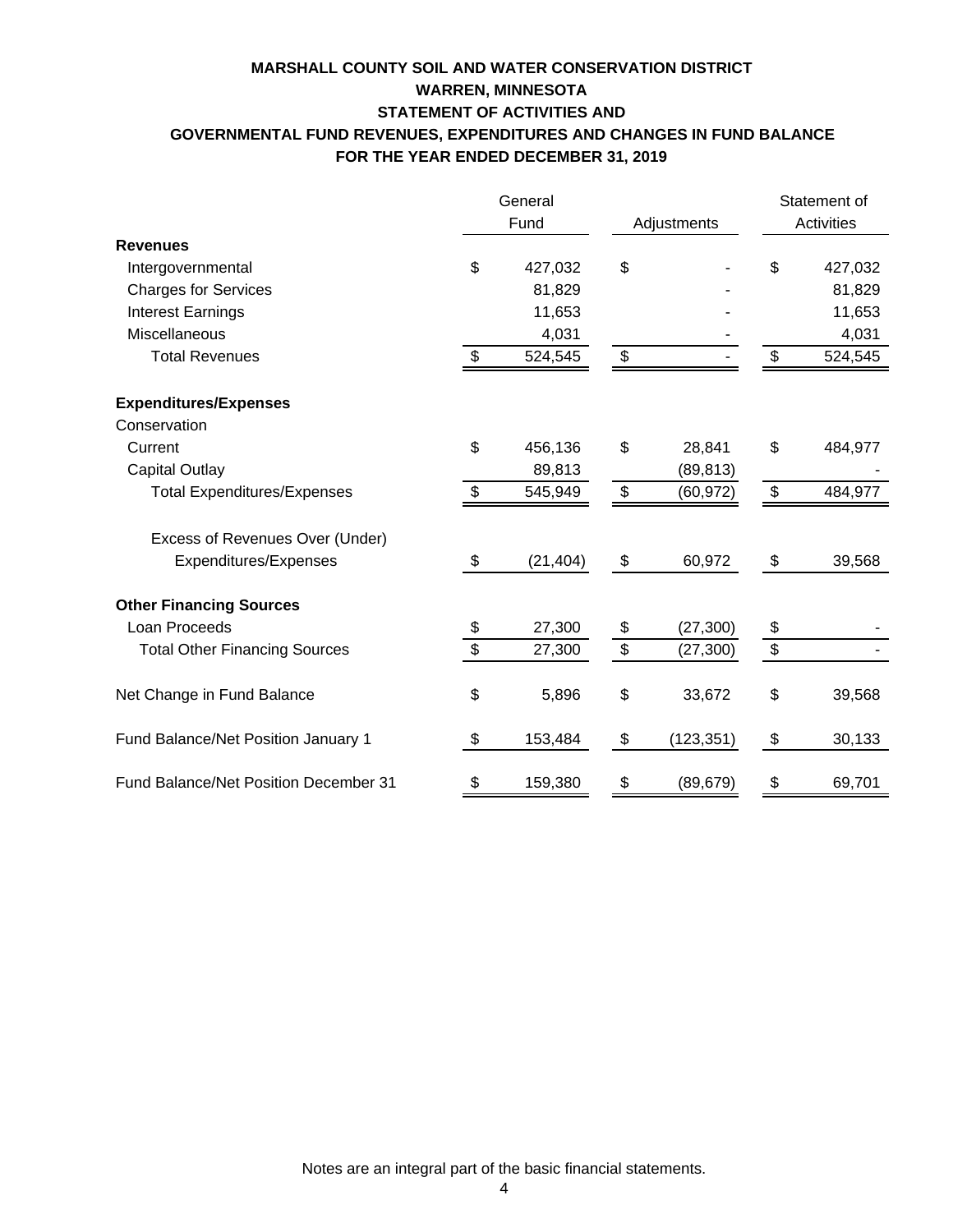## **Note 1 – Summary of Significant Accounting Policies**

The financial reporting policies of the Marshall County Soil and Water Conservation District conform to generally accepted accounting principles. The Governmental Accounting Standards Board (GASB) is responsible for establishing GAAP for state and local governments through its pronouncements (statements and interpretations).

#### Financial Reporting Entity

The Marshall County Soil and Water Conservation District is organized under the provisions of Minnesota Statutes Chapter 103C. The District is governed by a Board of Supervisors composed of five members nominated by voters of the District and elected to four-year terms by the voters of the County.

The purpose of the District is to assist land occupiers in applying practices for the conservation of soil and water resources. These practices are intended to control wind and water erosion, pollution of lakes and streams, and damage to wetlands and wildlife habitats.

The District provides technical and financial assistance to individuals, groups, districts, and governments in reducing costly waste of soil and water resulting from soil erosion, sedimentation, pollution and improper land use.

Each fiscal year the District develops a work plan which is used as a guide in using resources effectively to provide maximum conservation of all lands within its boundaries. The work plan includes guidelines for employees and technicians to follow in order to achieve the District's objectives.

Generally accepted accounting principles require that the financial reporting entity include the primary government and component units for which the primary government is financially accountable. Under these principles the District does not have any component units.

## Government-Wide Financial Statements

The government-wide financial statements (i.e. The Statement of Net Position and The Statement of Activities) report information on all of the nonfiduciary activities of the District.

The Statement of Activities demonstrates the degree to which the direct expenses of a given function or segment are offset by program revenues. Direct expenses are those that are clearly identifiable with a specific function.

The government-wide financial statements are reported using the economic resources measurement focus and the accrual basis of accounting. Revenues are recorded when earned and expenses are recorded when a liability is incurred, regardless of the timing of cash flows. Grants and similar items are recognized as revenues as soon as all eligibility requirements imposed by the provider have been met.

#### Fund Financial Statements

The government reports the General Fund as its only major governmental fund. The general fund accounts for all financial resources of the government.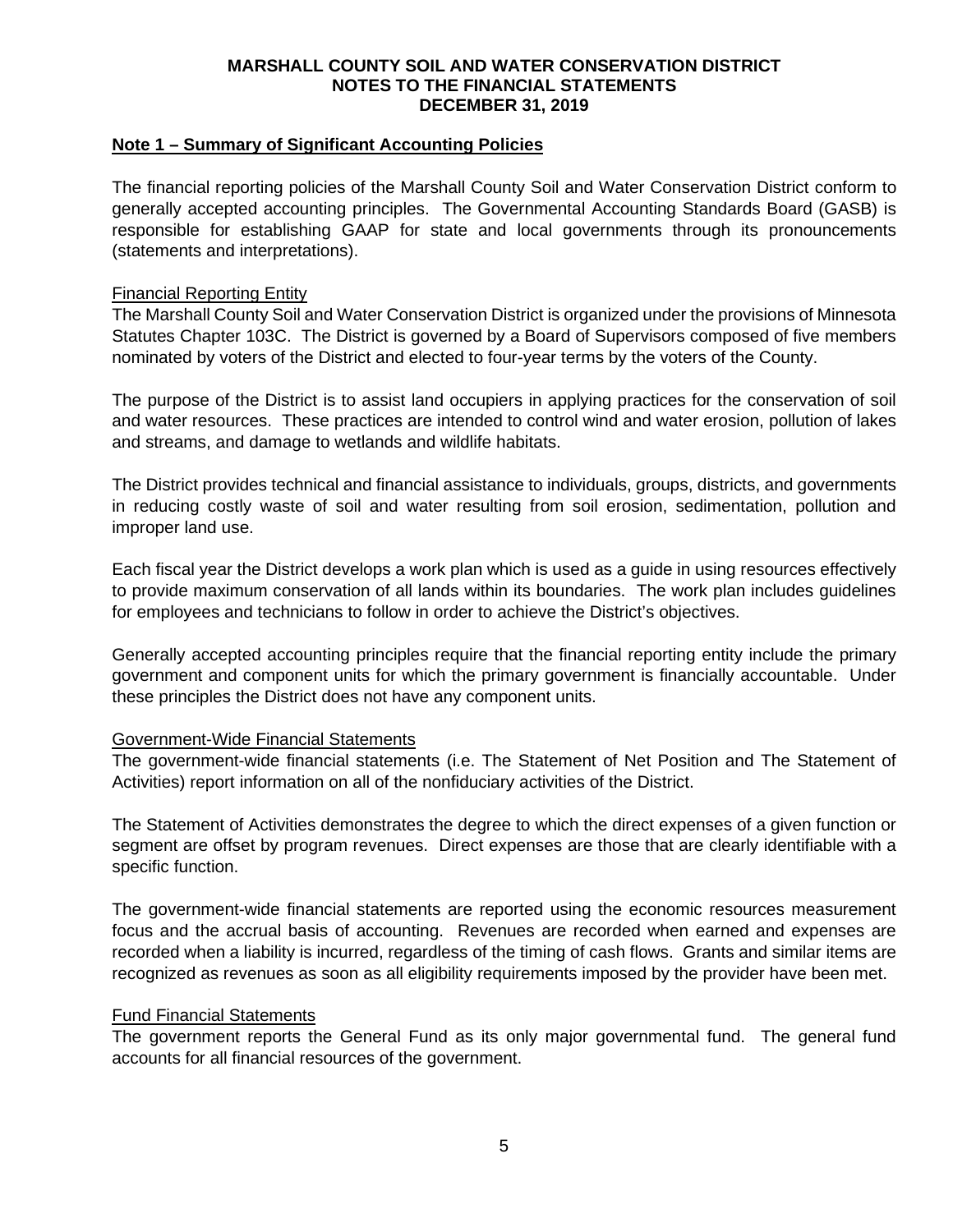Governmental fund financial statements are reported using the current financial resources measurement focus and the modified accrual basis of accounting. Revenues are recognized as soon as they are both measurable and available. Revenues are considered to be available when they are collectible within the current period or soon enough thereafter to pay liabilities of the current period. For this purpose, the District considers all revenues, except reimbursement grants, to be available if they are collected within 60 days of the end of the current fiscal period.

Reimbursement grants are considered available if they are collected within one year of the end of the current fiscal period. Expenditures are recorded when a liability is incurred under accrual accounting. However, debt service expenditures are recorded only when payment is due.

Intergovernmental revenues are reported in conformity with the legal and contractual requirements of the individual programs. Generally, grant revenues are recognized when the corresponding expenditures are incurred.

Interest earnings are recognized when earned. Other revenues are recognized when they are received in cash because they usually are not measurable until then.

In accordance with Governmental Accounting Standards Board Statement No. 33, *Accounting and Financial Reporting for Nonexchange Transactions,* revenues for nonexchange transactions are recognized based on the principal characteristics of the revenue. Exchange transactions are recognized as revenue when the exchange occurs.

## Budget Information

The District adopts an estimated revenues and expenditures budget for the general fund. Comparisons of estimated revenues and budgeted expenditures to actual are presented in the financial statements in accordance with generally accepted accounting principles. Amendments to the original budget require Board approval. Appropriations lapse at year-end. The District does not use encumbrance accounting.

#### Use of Estimates

The preparation of financial statements in conformity with generally accepted accounting principles requires management to make estimates and assumptions which affect: the reported amounts of assets and liabilities, the disclosure of contingent assets and liabilities at the date of the financial statements, and the reported amounts of revenues and expenditures during the reporting period. Actual results could differ from those estimates.

# Assets, Deferred Outflows of Resources, Liabilities, Deferred Inflows of Resources, and Net Position

#### **Assets**

Cash is stated at fair value, except for non-negotiable certificates of deposit, which are on a cost basis and short-term money market investments, which are stated at amortized cost.

Receivables are collectible within one year.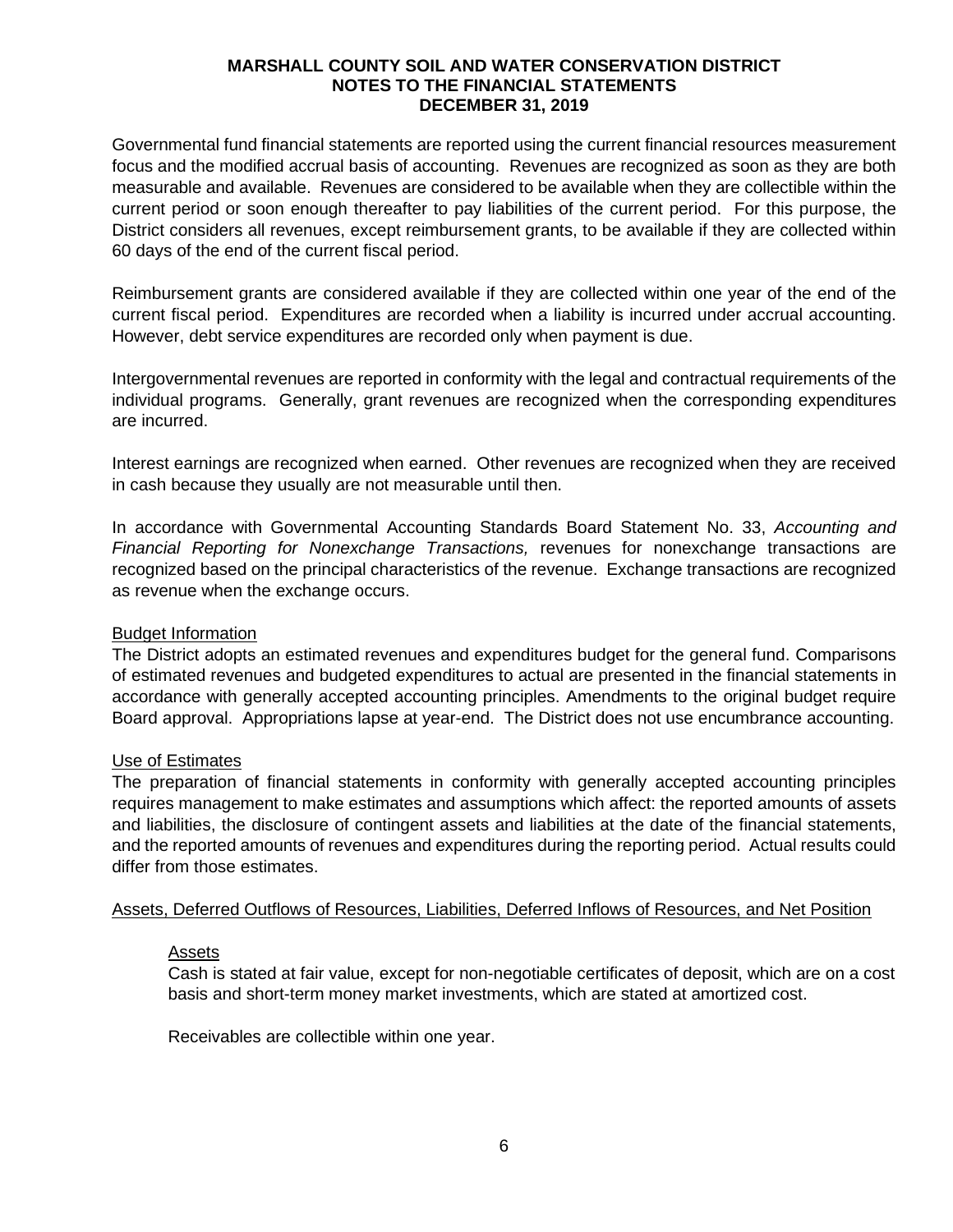Capital assets are reported on a net (depreciated) basis. General capital assets are valued at historical or estimated historical cost.

#### Unearned Revenue

Governmental funds and government-wide financial statements report unearned revenue in connection with resources that have been received, but not yet earned.

#### Long-Term Liabilities

Compensated Absences and Net Pension Liability are accounted for as an adjustment to net position. The Note Payable is reported net of its current balance due within the next year.

#### Classification of Net Position

Net position in the government-wide financial statements is classified in the following categories:

Investment in capital assets – the amount of net position representing capital assets net of accumulated depreciation.

Restricted net position – the amount of net position for which external restrictions have been imposed by creditors, grantors, contributors, or laws or regulations of other governments; and restrictions imposed by law through constitutional provisions or enabling legislation.

Unrestricted net position – the amount of net position that does not meet the definition of restricted or investment in capital assets.

#### Deferred Outflows/Inflows of Resources

In addition to assets, the statement of net position will sometimes report a separate section for deferred outflows of resources. This separate financial statement element, deferred outflows of resources, represents a consumption of net position that applies to a future period(s) and so will not be recognized as an outflow of resources (expense/expenditure) until then. Currently, the District has only one item that qualifies for reporting in this category, deferred amounts related to their pension obligations. This item results from actuarial calculations and current year pension contributions made subsequent to the measurement date.

In addition to liabilities, the statement of net position will sometimes report a separate section for deferred inflows of resources. This separate financial statement element, deferred inflows of resources, represents an acquisition of net position that applies to a future period(s) and so will not be recognized as an inflow of resources (revenue) until that time. The District has only one type of item that qualifies for reporting in this category, amounts related to their pension obligations. This item results from actuarial calculations.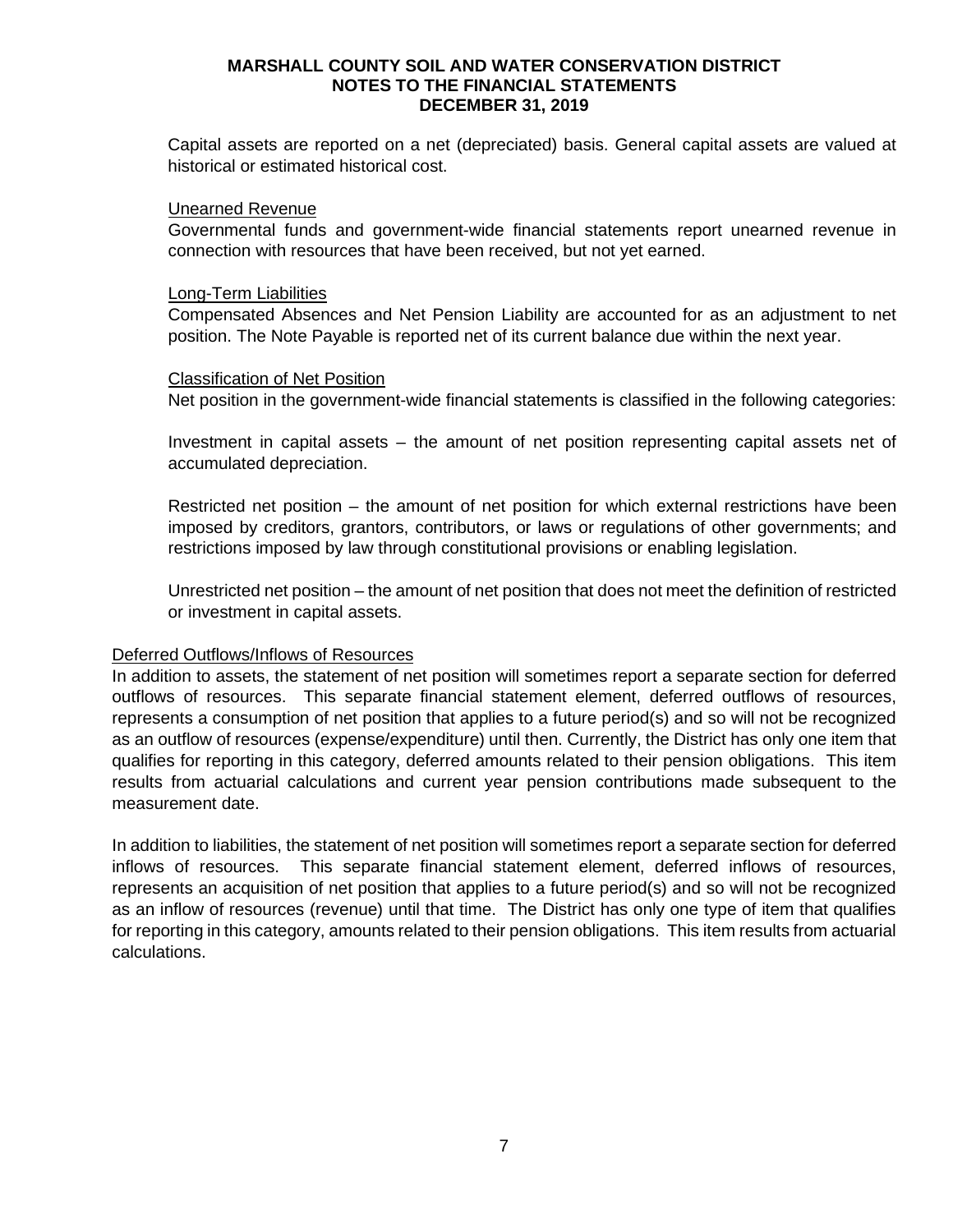## Pensions

For purposes of measuring the net pension liability, deferred outflows/inflows of resources, and pension expense, information about the fiduciary net position of the Public Employees Retirement Association (PERA) and additions to/deductions from PERA's fiduciary net position have been determined on the same basis as they are reported by PERA, except that PERA's fiscal year end is June 30. For this purpose, plan contributions are recognized as of employer payroll paid dates and benefit payments and refunds are recognized when due and payable in accordance with the benefit terms. Investments are reported at fair value.

## Classifications of Fund Balances

Fund balance is divided into five classifications based primarily on the extent to which the District is bound to observe constraints imposed upon the use of the resources in the General Fund. The classifications are as follows:

Nonspendable – The non-spendable fund balance category includes amounts that cannot be spent because they are not in spendable form or are legally or contractually required to be maintained intact. The "not in spendable form" criterion includes items that are not expected to be converted to cash.

Restricted – Fund balance is reported as restricted when constraints placed on the use of resources are either externally imposed by creditors (such as through debt covenants), grantors, contributors, or laws or regulations of other governments; or are imposed by law through constitutional provisions or enabling legislation.

Committed – The committed fund balance classification includes amounts that can be used only for the specific purposes imposed by formal action (resolution) of the Board. Those committed amounts cannot be used for any other purposes unless the Board removes or changes the specified use by taking the same type of action (resolution) it employed to previously commit those amounts.

Assigned – Amounts in the assigned fund balance classification the District intends to use for specific purposes that do not meet the criteria to be classified as restricted or committed. In the General Fund, assigned amounts represent intended uses established by the Board or the Board Administrator who has been delegated that authority by Board resolution.

Unassigned – Unassigned fund balance is the residual classification for the general fund and includes all spendable amounts not contained in the other fund balance classifications.

The District applies restricted resources first when expenditures are incurred for purposes for which either restricted or unrestricted (committed, assigned, and unassigned) amounts are available. Similarly, within unrestricted fund balance, committed amounts are reduced first followed by assigned, and then unassigned amounts when expenditures are incurred for purposes for which amounts in any of the restricted fund balance classifications could be used.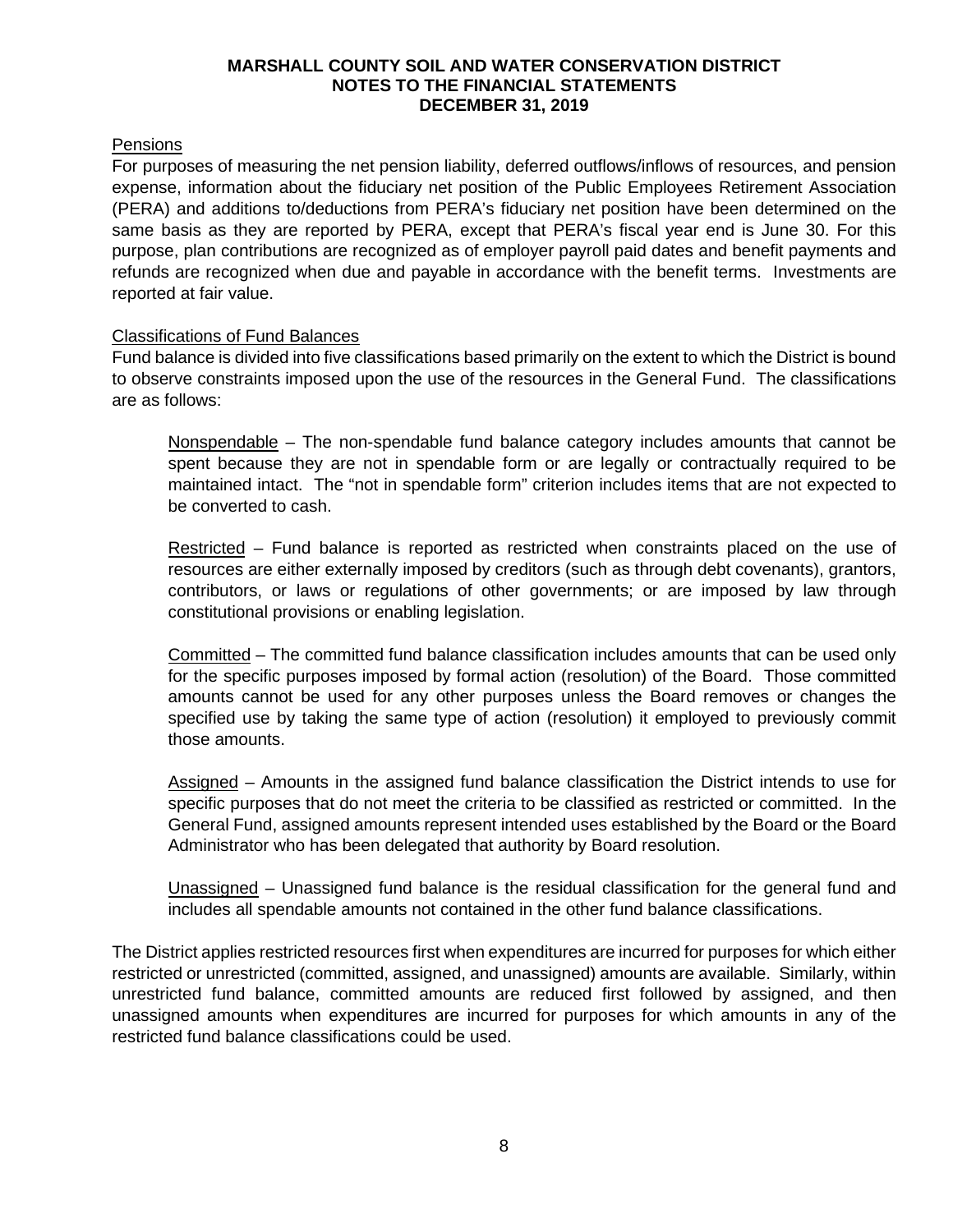## Subsequent Events

In December 2019, a novel strain of coronavirus was reported in Wuhan, China. The World Health Organization has declared the outbreak to constitute a "Public Health Emergency of International Concern." The COVID-19 outbreak is disrupting supply chains and affecting production and sales across a range of industries. The extent of the impact of COVID-19 on the District's operational and financial performance will depend on certain developments, including the duration and spread of the outbreak, impact on the District's customers, employees and vendors all of which are uncertain and cannot be predicted. At this point, the extent to which COVID-19 may impact the District's financial condition or results of operations is uncertain.

In preparing these financial statements, the District has evaluated events and transactions for potential recognition or disclosure through September 14, 2020, the date the financial statements were available to be issued.

## Explanation of Adjustments Column in Statements

Capital Assets: In the Statement of Net Position and Governmental Fund Balance Sheet, an adjustment is made if the District has capital assets. This adjustment equals the net book balance of capitalized assets as of the report date and reconciles to the amount reported in the Capital Assets Note.

Long-Term Liabilities: In the Statement of Net Position and Governmental Fund Balance Sheet, the amount in Note Payable is net the current amount, which will be paid within the next year. In the statement of Net Position and Governmental Fund Balance, an adjustment is made to reflect the total Compensated Absences and Net Pension Liability the District has as of the report date. See note on Long-Term Liabilities.

Depreciation, Net Pension Expense and Change in Compensated Absences for the year:

In the Statement of Activities and Governmental Fund Revenues, Expenditures and Changes in Fund Balance, the adjustment equals the total depreciation for the year reported, plus or minus the net pension expense and the change in compensated absences between the reporting year and the previous year.

#### Vacation and Sick Leave

Under the District's personnel policies, employees are granted vacation leave in varying amounts based on their length of service. Vacation leave accrual varies from 10 to 25 days per year. Sick leave accrual is 12 days per year. The limit on the accumulation of vacation leave is 240 hours and the limit on the accumulation of sick leave is 720 hours. Upon termination of employment from the District, employees are paid accrued vacation leave and one half of unused accrued sick leave not to exceed a combination of 30 days.

#### Risk Management

The District is exposed to various risks of loss related to tort; theft of, damage to, and destruction of assets; errors and omissions; injuries to employees; workers' compensation claims; and natural disasters. Property and casualty liabilities and workers' compensation are insured through Minnesota Counties Intergovernmental Trust. The District retains risk for the deductible portion of the insurance. The amounts of these deductibles are considered immaterial to the financial statements.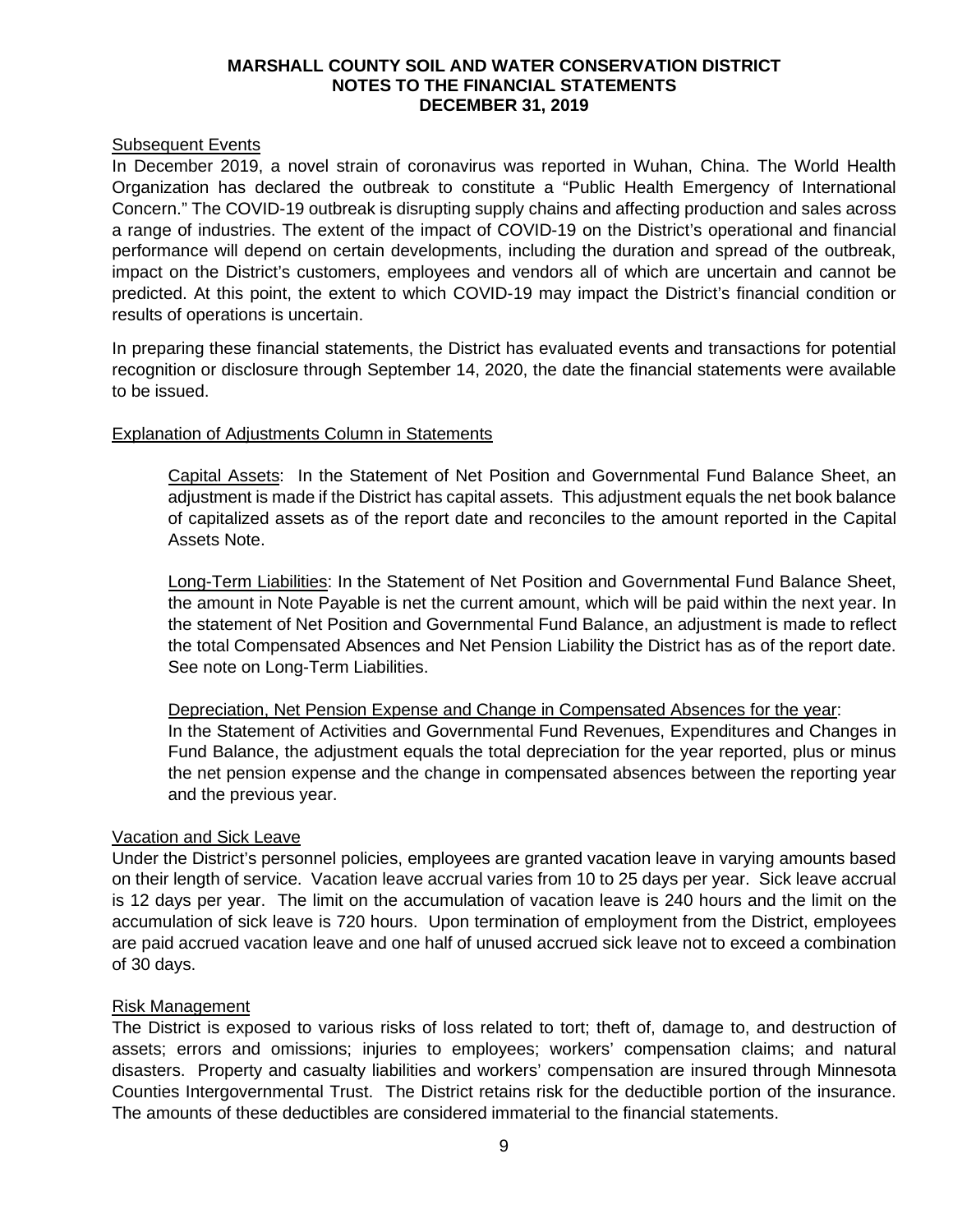The Minnesota Counties Intergovernmental Trust is a public entity risk pool currently operated as a common risk management and insurance program for its members. The District pays an annual premium based on its annual payroll. There were no significant increases or reductions in insurance from the previous year or settlements in excess of insurance coverage for any of the past three fiscal years.

## **Note 2 – Detailed Notes**

#### Capital Assets

Changes in Capital Assets, Asset Capitalization and Depreciation:

|                                | <b>Beginning</b> | Addition | <b>Deletion</b> | Ending    |
|--------------------------------|------------------|----------|-----------------|-----------|
| Equipment                      | \$ 217,625       | 89.813   | 3.100           | \$304,338 |
| Less: Accumulated Depreciation | 135.710          | 14.212   | 3,100           | 146,822   |
| <b>Net Capital Assets</b>      | 81,915           |          |                 | 157,516   |

The cost of property and equipment is depreciated over the estimated useful lives of the related assets. Leasehold improvements are depreciated over the lesser of the term of the related lease or the estimated useful lives of the assets. Depreciation is computed on the straight-line method. For the purpose of computing depreciation, the useful life for Machinery and Equipment is 5 to 10 years. Current year depreciation is \$14,212.

The District uses the threshold of \$1,000 for capitalizing assets purchased.

#### Unearned Revenue

Unearned revenue represents unearned advances from the Minnesota Board of Water and Soil Resources (BWSR) for administrative service grants and for the cost-share program. Revenues will be recognized when the related program expenditures are recorded. Unearned revenue for the year ended December 31, 2019, consists of the following: BWSR Cost Share Program \$28,383; BWSR Conservation Delivery \$29,596; Local Capacity \$172,836; Buffer Cost Share \$294,555; Buffer Law \$42,674; Total \$568,044.

#### Long-Term Liabilities

Changes in long-term liabilities for the period ended December 31, 2019 are:

|                              | January 1, |                  |           | December 31, |
|------------------------------|------------|------------------|-----------|--------------|
|                              | 2019       | <b>Increases</b> | Decreases | 2019         |
| <b>Net Pension Liability</b> | 183,070    |                  | 6.149     | 176,921      |
| <b>Compensated Absences</b>  | 25,829     |                  |           | 25,829       |
| Note Payable                 | -          | 27,300           | 8,929     | 18,371       |
| Total                        | 208,899    | 27,300           | 15,078    | 221,121      |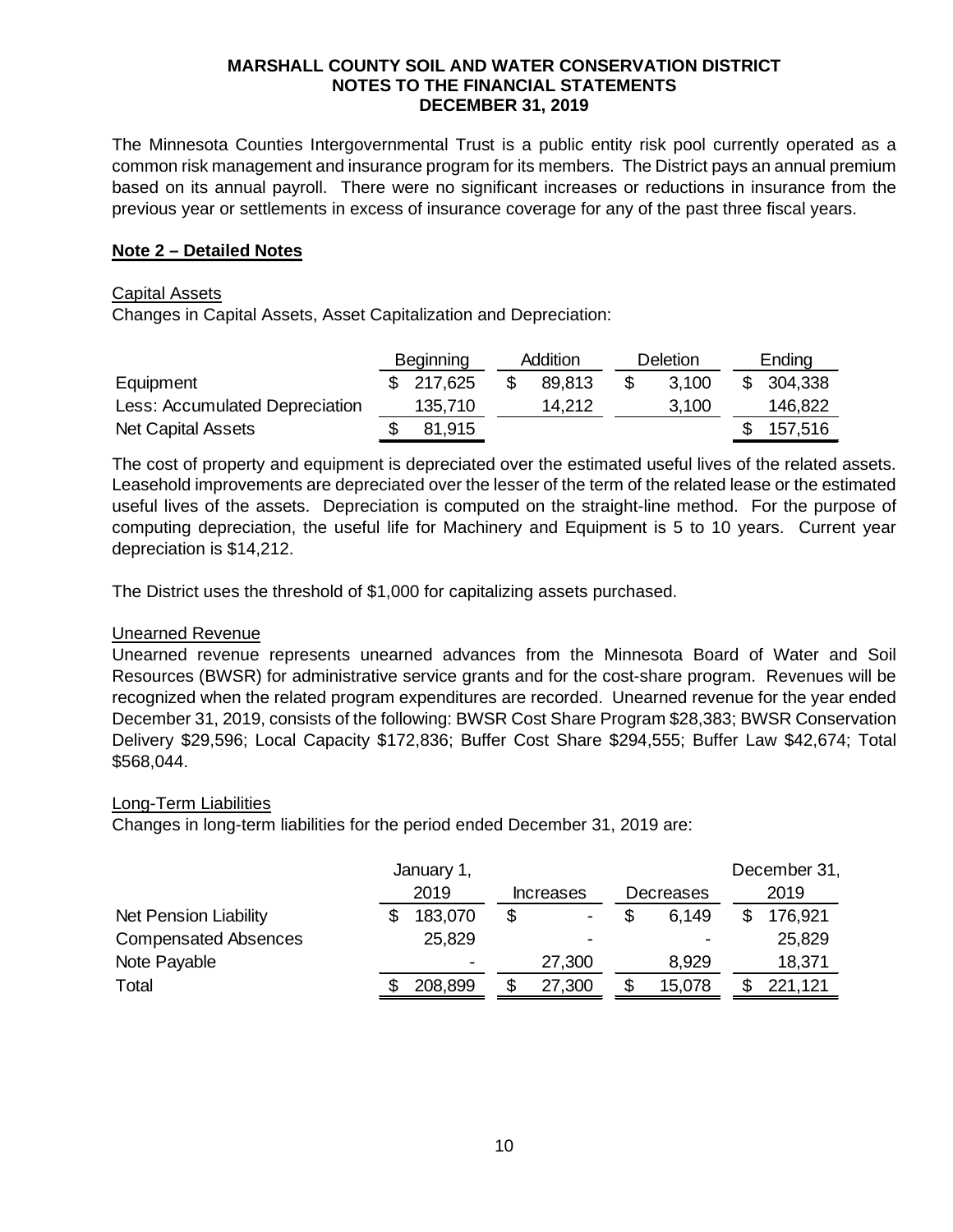# **Deposits**

Minnesota Statutes 118A.02 and 118A.04 authorize the District to designate a depository for public funds and to invest in certificates of deposit. Minnesota Statute 118A.03 requires that all District deposits be protected by insurance, surety bond, or collateral. When not covered by insurance or surety bonds, the market value of collateral pledged shall be at least ten percent more than the amount on deposit (plus accrued interest) at the close of the financial institution's banking day.

Authorized collateral includes treasury bills, notes and bonds; issues of U.S. government agencies; general obligations rated "A" or better; revenue obligations rated "AA" or better; irrevocable standard letters of credit issued by the Federal Home Loan Bank; and certificates of deposit. Minnesota Statutes require that securities pledged as collateral be held in safekeeping in a restricted account at the Federal Reserve Bank or in an account at a trust department of a commercial bank or other financial institution that is not owned or controlled by the financial institution furnishing the collateral.

## Custodial Credit Risk Deposits

Custodial credit risk is the risk that in the event of a financial institution failure, the District's deposits may not be returned to it. The District does not have a deposit policy for custodial credit risk. The market value of collateral pledged must equal 110% of deposits not covered by insurance or bonds. The District has no additional deposit policies addressing custodial credit risk. As of December 31, 2019, the District's deposits were not exposed to custodial credit risk.

## Note Payable

The District has a loan for equipment that was purchased in 2019. The loan started at \$27,300 with an interest rate of 1.90% and annual payments of \$9,449. The loan matures in 2022 and is secured by the equipment.

|                                  | Year | Amount      |  |
|----------------------------------|------|-------------|--|
|                                  | 2020 | \$<br>8,929 |  |
|                                  | 2021 | 9,098       |  |
|                                  | 2022 | 9,273       |  |
| <b>Total Future Payments</b>     |      | 27,300      |  |
| <b>Less Current Maturities</b>   |      | (8,929)     |  |
| <b>Total Long-Term Liability</b> |      | 18,371      |  |

Future Payments on the Note Payable are as follows:

## **Note 3 – Defined Benefit Pension Plan**

#### Plan Description

The District participates in the following cost-sharing multiple-employer defined benefit pension plan administered by the Public Employees Retirement Association of Minnesota (PERA). PERA's defined benefit pension plans are established and administered in accordance with Minnesota Statutes, Chapters 353 and 356. PERA's defined benefit pension plans are tax qualified plans under Section 401 (a) of the Internal Revenue Code.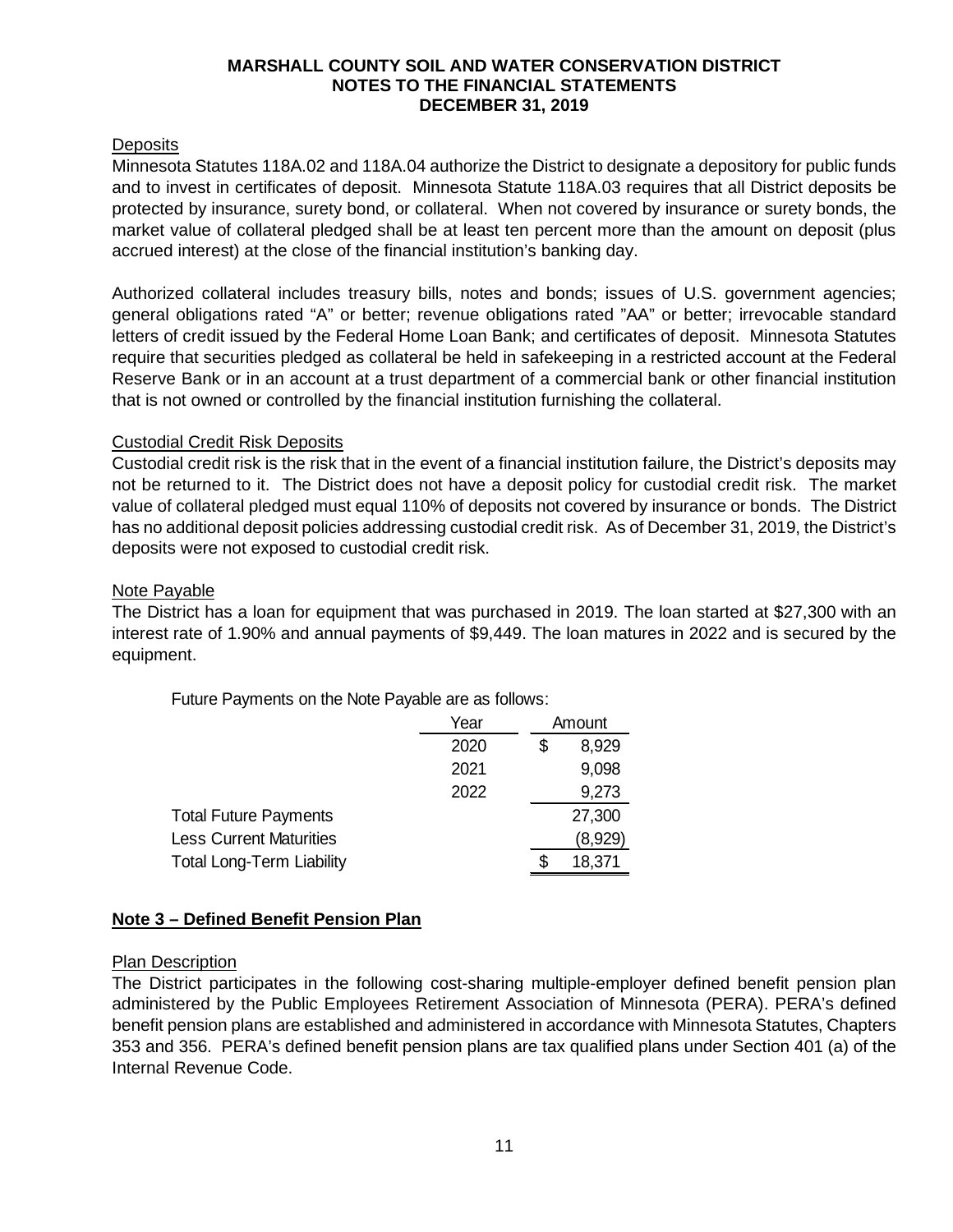All full-time and certain part-time employees of the District are covered by the General Employees Plan. General Employees Plan members belong to the Coordinated Plan. Coordinated Plan members are covered by Social Security.

## Benefits Provided

PERA provides retirement, disability, and death benefits. Benefit provisions are established by state statute and can only be modified by the state legislature. Vested, terminated employees who are entitled to benefits, but are not receiving them yet, are bound by the provisions in effect at the time they last terminated their public service.

General Employees Plan benefits are based on a member's highest average salary for any five successive years of allowable service, age, and years of credit at termination of service. Two methods are used to compute benefits for PERA's Coordinated Plan members. Members hired prior to July 1, 1989, receive the higher of Method 1 or Method 2 formulas. Only Method 2 is used for members hired after June 30, 1989. Under Method 1, the accrual rate for Coordinated members is 1.2 percent of average salary for each of the first ten years of service and 1.7 percent of average salary for each additional year. Under Method 2, the accrual rate for Coordinated members is 1.7 percent of average salary for all years of service. For members hired prior to July 1, 1989, a full annuity is available when age plus years of service equal 90 and normal retirement age is 65. For members hired on or after July 1, 1989, normal retirement age is the age for unreduced Social Security benefits capped at 66.

Annuities, disability benefits, and survivor benefits are increased effective every January 1. Beginning January 1, 2019, the postretirement increase will be equal to 50 percent of the cost-of-living (COLA) announced by the SSA, with a minimum increase of at least 1.00 percent and a maximum of 1.50 percent. Recipients that have been receiving the annuity or benefit for at least a full year as of the June 30 before the effective date of the increase will receive the full increase. For recipients receiving the annuity or benefit for at least one month but less than a full year as of the June 30 before the effective date of the increase will receive a reduced prorated increase. For members retiring on January 1, 2024, or later, the increase will be delayed until normal retirement age (age 65 if hired prior to July 1, 1989, or age 66 for individuals hired on or after July 1, 1989). Members retiring under Rule of 90 are exempt from the delay to normal retirement.

#### Contributions

Minnesota Statutes Chapter 353 sets the rates for employer and employee contributions. Contribution rates can only be modified by the state legislature.

Coordinated Plan members were required to contribute 6.50 percent of their annual covered salary in fiscal year 2019 and the District was required to contribute 7.50 percent for Coordinated Plan members. The District's contributions to the General Employees Fund for the year ended December 31, 2019, were \$16,853. The District's contributions were equal to the required contributions as set by state statute.

#### Pension Costs

At December 31, 2019, the District reported a liability of \$176,921 for its proportionate share of the General Employees Fund's net pension liability. The District's net pension liability reflected a reduction due to the State of Minnesota's contribution of \$16 million to the fund in 2019. The State of Minnesota is considered a non-employer contributing entity and the State's contribution meets the definition of a special funding situation. The State of Minnesota's proportionate share of the net pension liability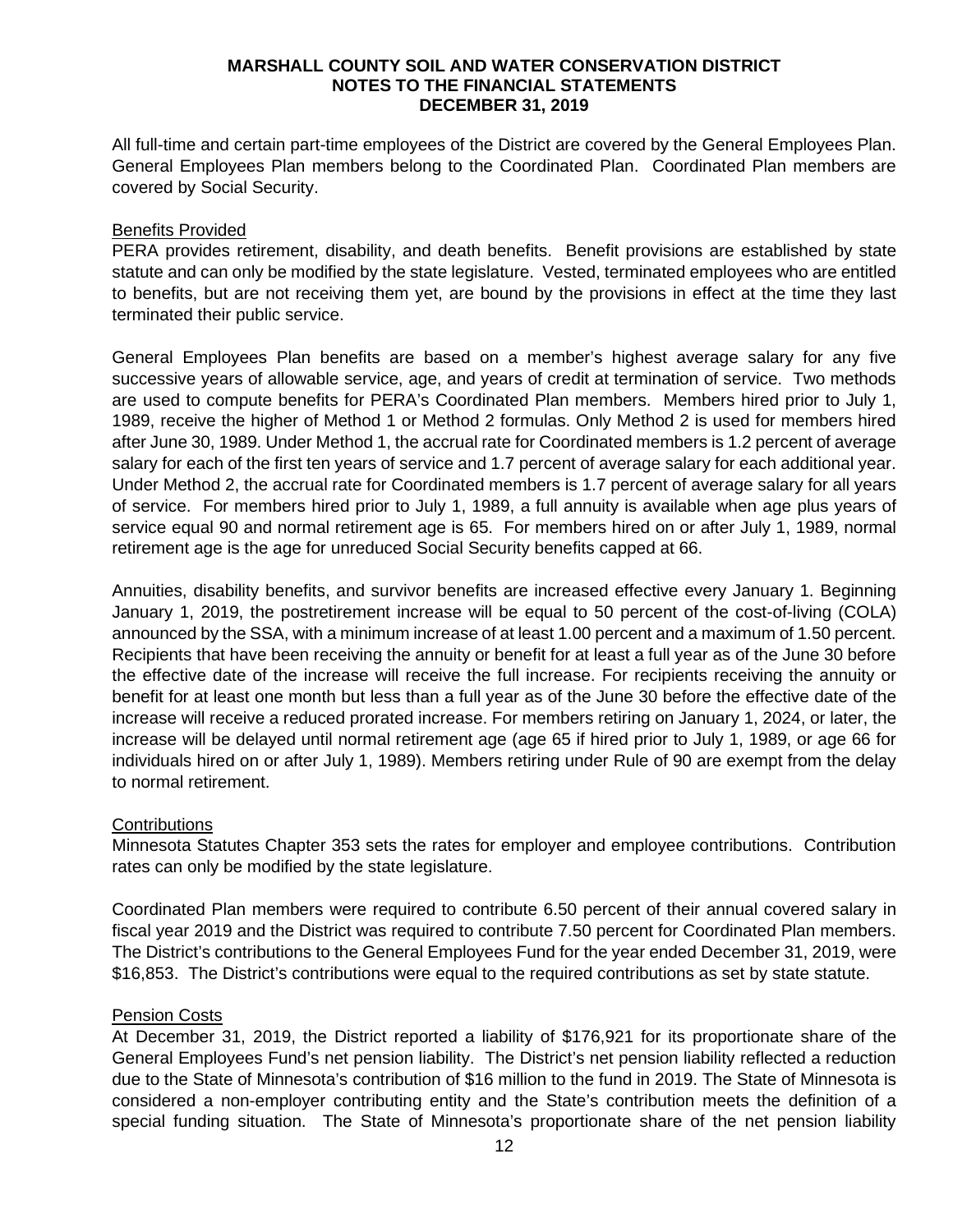associated with the District totaled \$1,667. The net pension liability was measured as of June 30, 2019, and the total pension liability used to calculate the net pension liability was determined by an actuarial valuation as of that date. The District's proportionate share of the net pension liability was based on the District's contributions received by PERA during the measurement period for employer payroll paid dates from July 1, 2018 through June 30, 2019, relative to the total employer contributions received from all of PERA's participating employers. At June 30, 2019, the District's proportionate share was .0032 percent, which was a decrease of .0001 percent from its proportionate share measured as of June 30, 2018.

| The District's proportionate share of the net pension liability | \$. | 176.921 |
|-----------------------------------------------------------------|-----|---------|
| State of Minnesota's proportionate share of the net pension     |     |         |
| liability associated with the District                          |     | 1,667   |
| Total                                                           |     | 178,588 |

For the year ended December 31, 2019, the District recognized pension expense of \$14,629 for its proportionate share of the General Employees Plan's pension expense. In addition, the District recognized an additional \$125 as pension expense (and grant revenue) for its proportionate share of the State of Minnesota's contribution of \$16 million to the General Employees Fund.

At December 31, 2019, the District reported its proportionate share of the General Employees Plan's deferred outflows of resources and deferred inflows of resources from the following sources:

|                                                                  | Deferred<br>Outflows of | Deferred<br>Inflows of |                  |  |
|------------------------------------------------------------------|-------------------------|------------------------|------------------|--|
|                                                                  | <b>Resources</b>        |                        | <b>Resources</b> |  |
| Differences between expected and actual<br>economic experience   | \$<br>4,978             | \$                     | 164              |  |
| Changes in actuarial assumptions                                 | 944                     |                        | 14,250           |  |
| Difference between projected and actual<br>investment earnings   |                         |                        | 18,573           |  |
| Changes in Proportion                                            | 4,920                   |                        | 4,129            |  |
| Contributions paid to PERA subsequent to<br>the measurement date | 9,129                   |                        |                  |  |
| Total                                                            | 19,971                  | \$                     | 37,116           |  |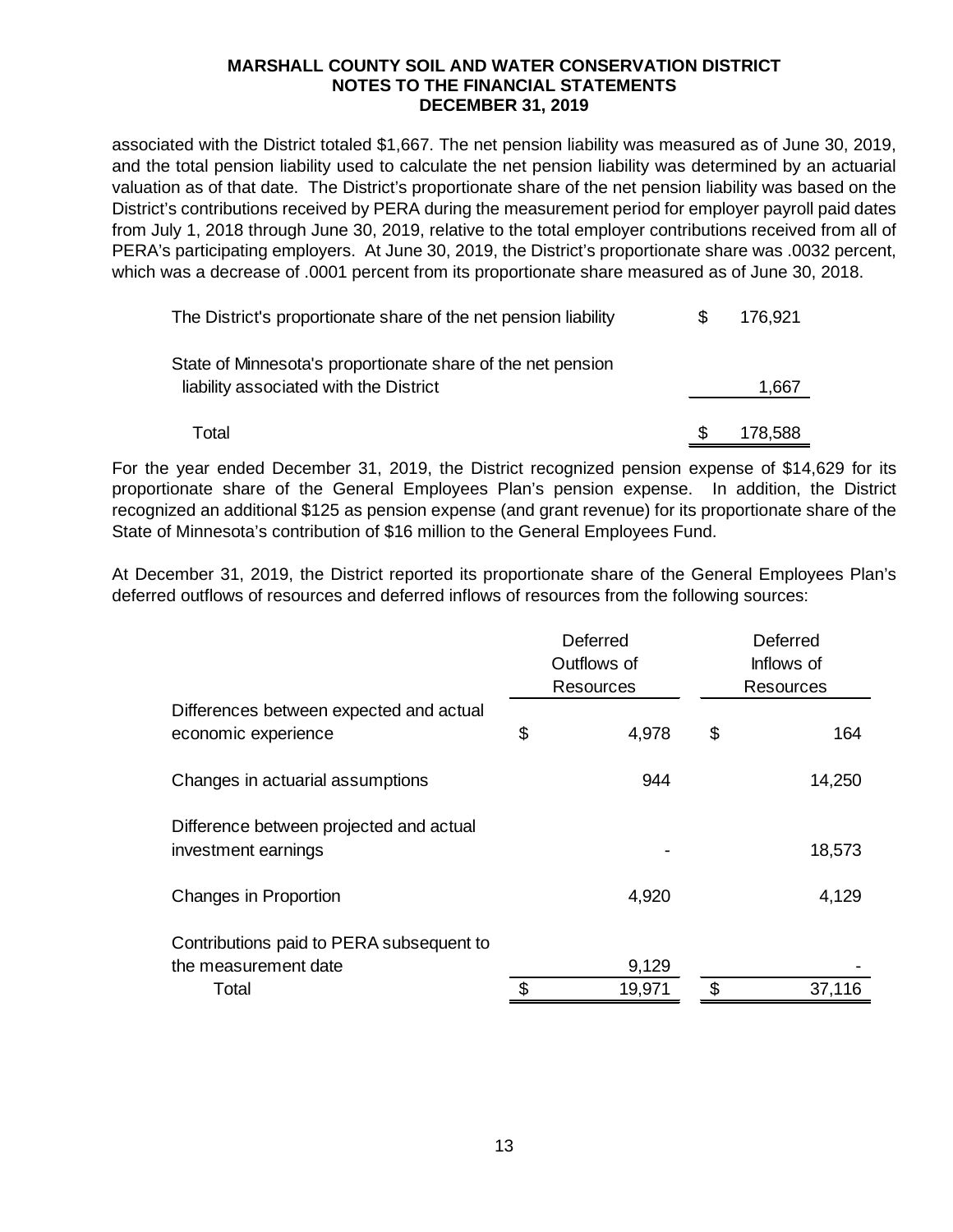The \$9,129 reported as deferred outflows of resources related to pensions resulting from District contributions subsequent to the measurement date will be recognized as a reduction of the net pension liability in the year ended December 31, 2020. Other amounts reported as deferred outflows and inflows of resources related to pensions will be recognized in pension expense as follows:

| Year ended December 31: | <b>Pension Expense Amount</b> |          |
|-------------------------|-------------------------------|----------|
| 2020                    |                               | (5,645)  |
| 2021                    |                               | (15,903) |
| 2022                    |                               | (5,050)  |
| 2023                    |                               | 324      |

## Actuarial Assumptions

The total pension liability in the June 30, 2019, actuarial valuation was determined using an individual entry-age normal actuarial cost method and the following actuarial assumptions:

| Inflation                    | 2.50 percent per year |
|------------------------------|-----------------------|
| Active Member Payroll Growth | 3.25 percent per year |
| Investment Rate of Return    | 7.50 percent          |

Salary increases were based on a service-related table. Mortality rates for active members, retirees, survivors and disabilitants were based on RP 2014 tables for males or females, as appropriate, with slight adjustments to fit PERA's experience. Cost of living benefit increases after retirement for retirees are assumed to be 1.25 percent per year for the General Employees Plan.

Actuarial assumptions used in the June 30, 2019 valuation were based on the results of actuarial experience studies. The most recent four-year experience study in the General Employees Plan was completed in 2019. Economic assumptions were updated in 2018 based on a review of inflation and investment return assumptions.

The following changes in actuarial assumptions occurred in 2019:

Changes in Actuarial Assumptions

• The mortality projection scale was changed from MP-2017 to MP-2018.

Changes in Plan Provisions

• The employer supplemental contribution was changed prospectively, decreasing from \$31.0 million to \$21.0 million per year. The State's special funding contribution was changed prospectively, requiring \$16.0 million due per year through 2031.

The State Board of Investment, which manages the investments of PERA, prepares an analysis of the reasonableness on a regular basis of the long-term expected rate of return using a building-block method in which best-estimate ranges of expected future rates of return are developed for each major asset class. These ranges are combined to produce an expected long-term rate of return by weighting the expected future rates of return by the target asset allocation percentages. The target allocation and best estimates of geometric real rates of return for each major asset class are summarized in the following table: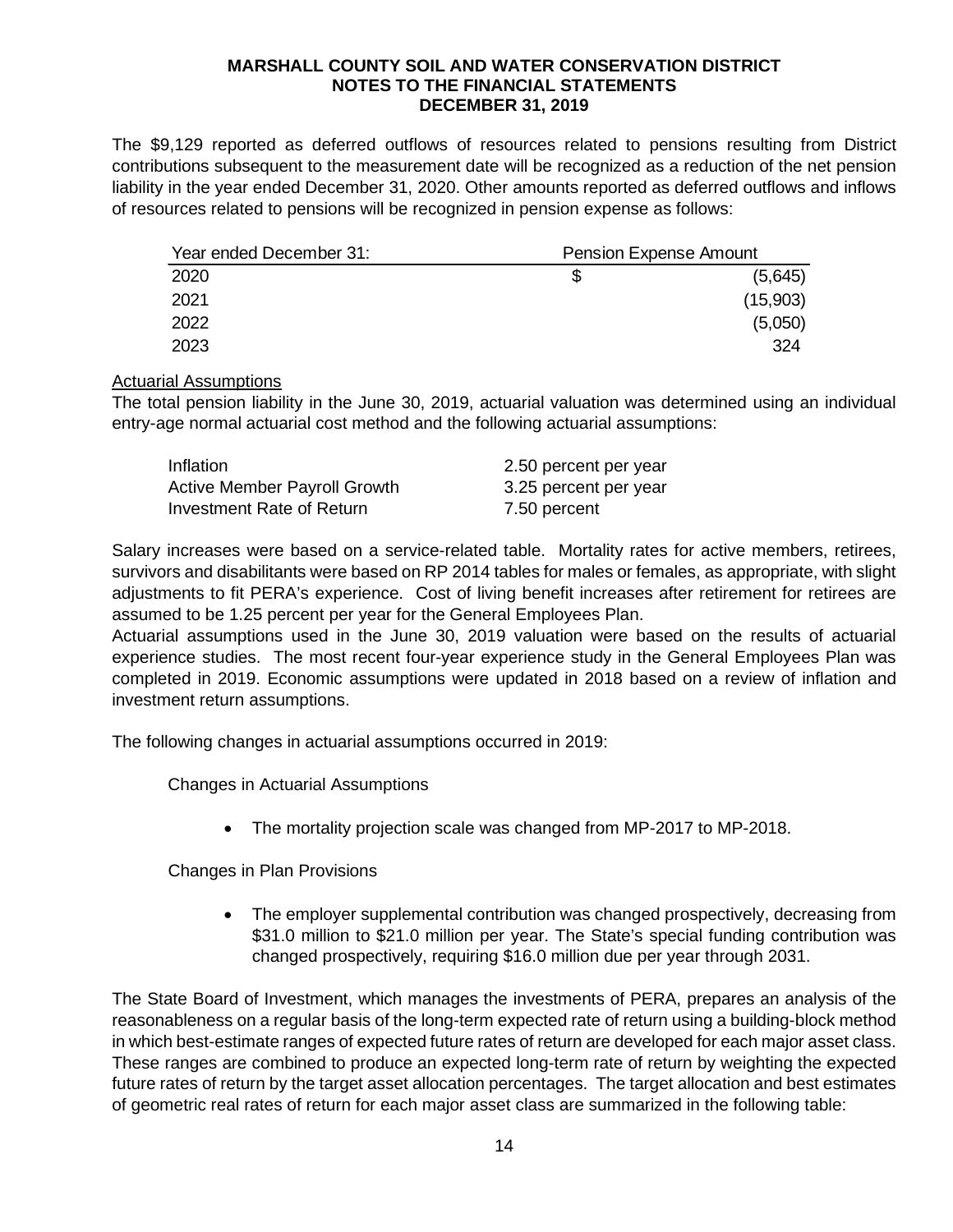|                             |                       | Long-Term Expected      |
|-----------------------------|-----------------------|-------------------------|
| <b>Asset Class</b>          | Target Allocation (%) | Real Rate of Return (%) |
| Domestic Equity             | 36                    | 5.10                    |
| <b>Private Markets</b>      | 25                    | 5.90                    |
| Fixed Income                | 20                    | 0.75                    |
| <b>International Equity</b> | 17                    | 5.90                    |
| Cash Equivalents            | 2                     | 0.00                    |
| Total                       | 100%                  |                         |

# Discount Rate

The discount rate used to measure the total pension liability in 2019 was 7.50 percent. The projection of cash flows used to determine the discount rate assumed that contributions from plan members and employers will be made at the rates set in Minnesota Statutes. Based on these assumptions, the fiduciary net position of the General Employees Fund was projected to be available to make all projected future benefit payments of current plan members. Therefore, the long-term expected rate of return on pension plan investments was applied to all projected benefit payments to determine the total pension liability.

# Pension Liability Sensitivity

The following presents the District's proportionate share of the net pension liability for all plans it participates in, calculated using the discount rate disclosed in the preceding paragraph, as well as what the District's proportionate share of the net pension liability would be if it were calculated using a discount rate 1 percentage point lower or 1 percentage point higher than the current discount rate:

|                          |    | 1% Decrease in  |   |                 | 1% Increase in  |
|--------------------------|----|-----------------|---|-----------------|-----------------|
|                          |    | <b>Discount</b> |   | <b>Discount</b> | <b>Discount</b> |
|                          |    | Rate (6.5%)     |   | Rate (7.5%)     | Rate (8.5%)     |
| District's proportionate |    |                 |   |                 |                 |
| share of the GERF net    |    |                 |   |                 |                 |
| pension liability:       | 35 | 290,848         | S | 176,921         | 82,851          |

# Pension Plan Fiduciary Net Position

Detailed information about each pension plan's fiduciary net position is available in a separately-issued PERA financial report that includes financial statements and required supplementary information. That report may be obtained on the Internet at [www.mnpera.org.](http://www.mnpera.org/)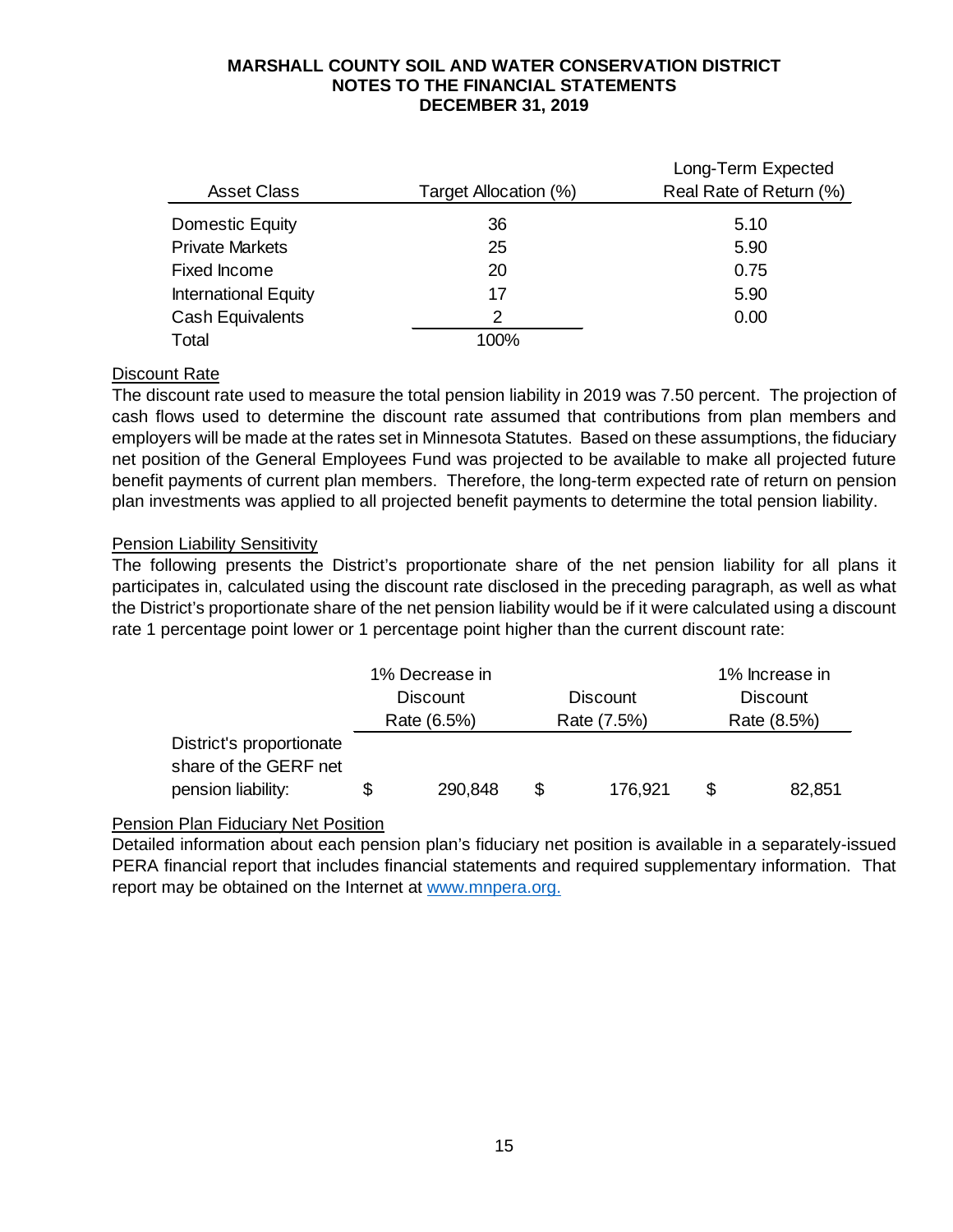## **Note 4 – Operating Leases**

The District leases office space under a non-cancelable operating lease agreement. Under the current agreement, total cost for 2019 was \$11,160. The lease expires December 31, 2025 and will provide the option to extend for another ten years. Future minimum lease payments required under the noncancelable operating lease are as follows:

| Year  | Amount       |  |  |  |
|-------|--------------|--|--|--|
| 2020  | \$<br>11,160 |  |  |  |
| 2021  | 11,160       |  |  |  |
| 2022  | 11,160       |  |  |  |
| 2023  | 11,160       |  |  |  |
| 2024  | 11,160       |  |  |  |
| 2025  | 11,160       |  |  |  |
| Total | 66,960       |  |  |  |

## **Note 5 – Stewardship, Compliance and Accountability**

Excess of expenditures over budget – The General Fund had expenditures in excess of budget for the year as follows: Expenditures \$545,949; Budget \$539,462; Excess \$6,487.

## **Note 6 – Commitments and Contingencies**

The District is not aware of any existing or pending lawsuits, claims or other actions in which the District is a defendant.

## **Note 7 – Reconciliation of Fund Balance to Net Position**

| Governmental Fund Balance, January 1           | \$<br>153,484 |
|------------------------------------------------|---------------|
| Plus: Excess of Revenues Over Expenditures     | 5,896         |
| Governmental Fund Balance, December 31         | \$<br>159,380 |
|                                                |               |
| Adjustments from Fund Balance to Net Position: |               |
| <b>Plus: Capital Assets</b>                    | \$<br>157,516 |
| <b>Plus: Deferred Outflows of Resources</b>    | 19,971        |
| Less: Long-Term Liabilities                    | (230, 050)    |
| Less: Deferred Inflows of Resources            | (37, 116)     |
| <b>Net Position</b>                            | 69,701        |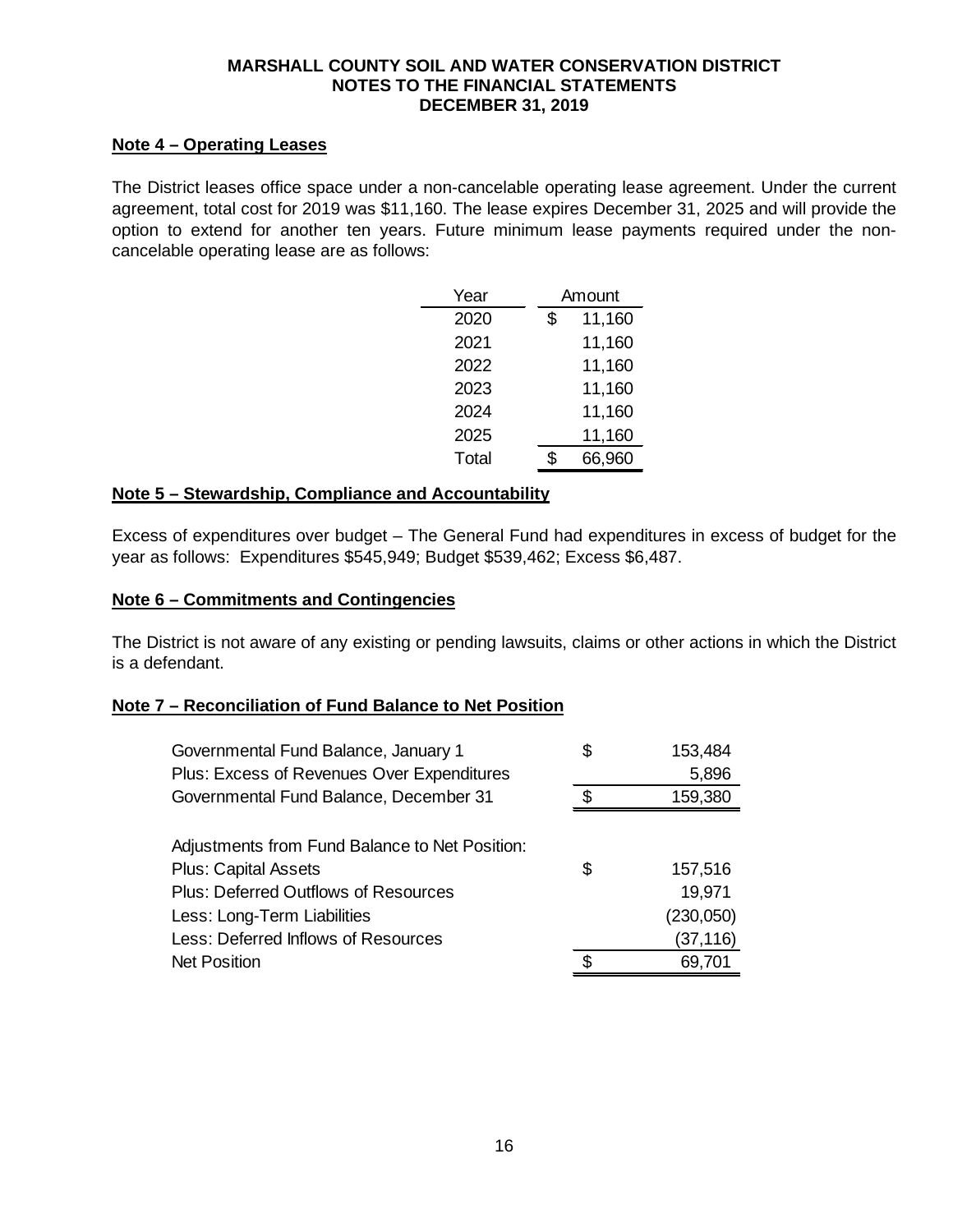# **Note 8 – Reconciliation of Change in Fund Balance to Change in Net Position**

| Change in Fund Balance                                                                                             | \$<br>5,896  |
|--------------------------------------------------------------------------------------------------------------------|--------------|
| Capital Outlay                                                                                                     | 89,813       |
| Loan Proceeds                                                                                                      | (27, 300)    |
| Pension Expense, net                                                                                               | (14, 629)    |
| The cost of capital assets are allocated over the<br>capital assets' useful lives at the<br>government-wide level. | (14,212)     |
|                                                                                                                    |              |
| Change in Net Position                                                                                             | \$<br>39,568 |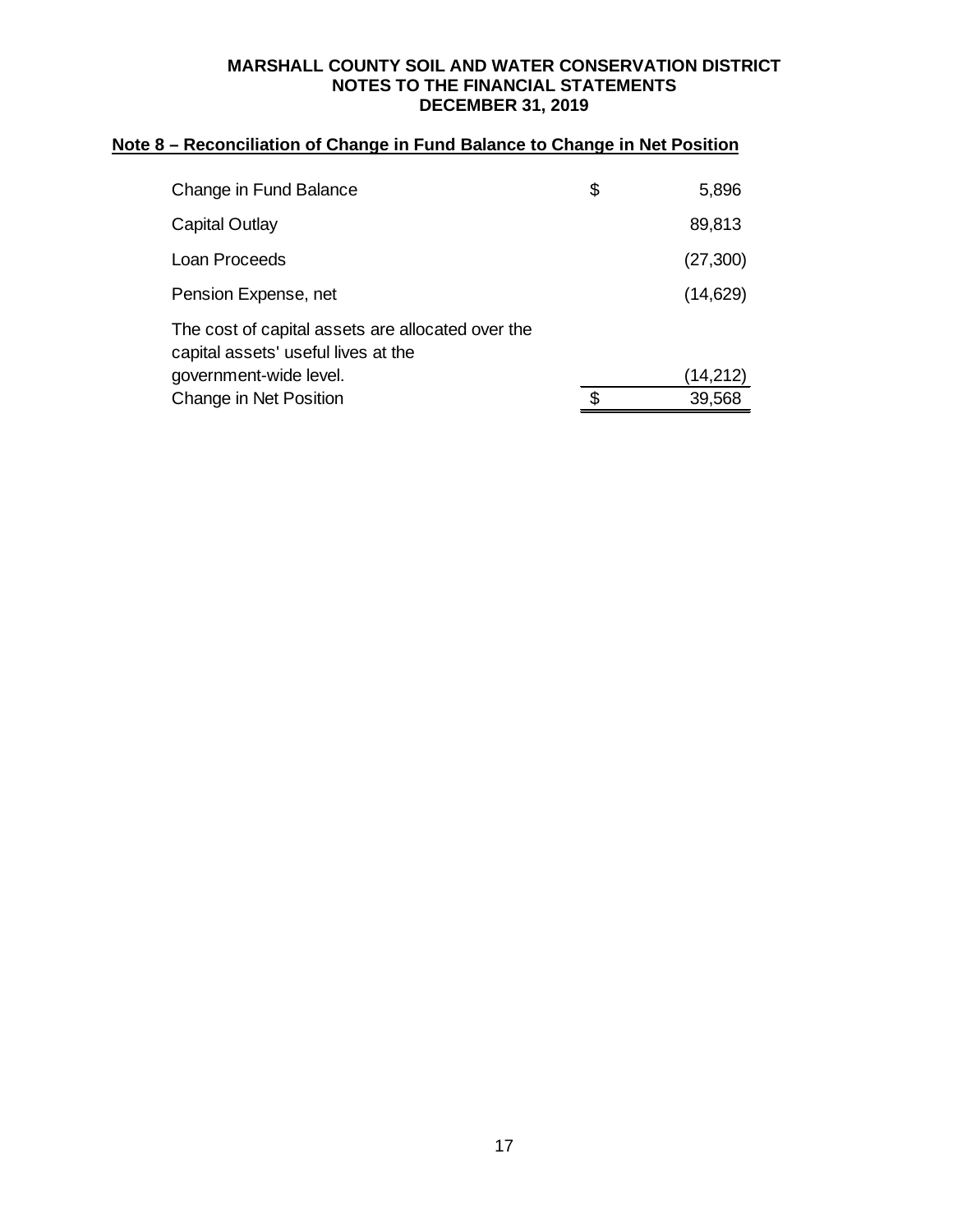#### **MARSHALL COUNTY SOIL AND WATER CONSERVATION DISTRICT WARREN, MINNESOTA BUDGETARY COMPARISON STATEMENT BUDGET AND ACTUAL GENERAL FUND YEAR ENDED DECEMBER 31, 2019**

|                                   | Original/     |                 |                                       | Variance With |  |
|-----------------------------------|---------------|-----------------|---------------------------------------|---------------|--|
|                                   | Final         |                 | <b>Final Budget</b><br>Positive (Neg) |               |  |
|                                   | <b>Budget</b> | Actual          |                                       |               |  |
| <b>Revenues</b>                   |               |                 |                                       |               |  |
| Intergovernmental                 |               |                 |                                       |               |  |
| County                            | \$<br>144,204 | \$<br>166,142   | \$                                    | 21,938        |  |
| Local                             |               | 12,500          |                                       | 12,500        |  |
| <b>State Grant</b>                | 222,595       | 248,390         |                                       | 25,795        |  |
| Total Intergovernmental           | \$<br>366,799 | \$<br>427,032   | \$                                    | 60,233        |  |
| <b>Charges for Services</b>       | \$<br>170,363 | \$<br>81,829    | \$                                    | (88, 534)     |  |
| Miscellaneous                     |               |                 |                                       |               |  |
| <b>Interest Earnings</b>          | \$<br>300     | \$<br>11,653    | \$                                    | 11,353        |  |
| Other                             | 2,000         | 4,031           |                                       | 2,031         |  |
| <b>Total Miscellaneous</b>        | \$<br>2,300   | \$<br>15,684    | \$                                    | 13,384        |  |
| <b>Total Revenues</b>             | \$<br>539,462 | \$<br>524,545   | \$                                    | (14, 917)     |  |
| <b>Expenditures</b>               |               |                 |                                       |               |  |
| <b>District Operations</b>        |               |                 |                                       |               |  |
| <b>Personnel Services</b>         | \$<br>274,611 | \$<br>264,773   | \$                                    | 9,838         |  |
| Other Services and Charges        | 60,160        | 62,406          |                                       | (2, 246)      |  |
| Supplies                          | 2,500         | 664             |                                       | 1,836         |  |
| Capital Outlay                    | 10,000        | 89,813          |                                       | (79, 813)     |  |
| <b>Total District Operations</b>  | \$<br>347,271 | \$<br>417,656   | \$                                    | (70, 385)     |  |
| <b>Project Expenditures</b>       |               |                 |                                       |               |  |
| <b>District</b>                   | \$<br>132,700 | \$<br>56,055    | \$                                    | 76,645        |  |
| Lcoal                             |               | 5,356           |                                       | (5,356)       |  |
| <b>State</b>                      | 59,491        | 66,882          |                                       | (7, 391)      |  |
| <b>Total Project Expenditures</b> | \$<br>192,191 | \$<br>128,293   | \$                                    | 63,898        |  |
| <b>Total Expenditures</b>         | \$<br>539,462 | \$<br>545,949   | \$                                    | (6, 487)      |  |
| Excess of Revenues Over (Under)   |               |                 |                                       |               |  |
| Expenditures                      | \$            | \$<br>(21, 404) | \$                                    | (21, 404)     |  |
| <b>Other Financing Sources</b>    |               |                 |                                       |               |  |
| Loan Proceeds                     | \$            | \$<br>27,300    | \$                                    | 27,300        |  |
| <b>Total Financing Sources</b>    | \$            | \$<br>27,300    | \$                                    | 27,300        |  |
| Net Change in Fund Balance        | \$            | \$<br>5,896     | \$                                    | 5,896         |  |
| Fund Balance - January 1          | \$<br>153,484 | \$<br>153,484   | \$                                    |               |  |
| Fund Balance - December 31        | \$<br>153,484 | \$<br>159,380   | \$                                    | 5,896         |  |

Notes are an integral part of the basic financial statements.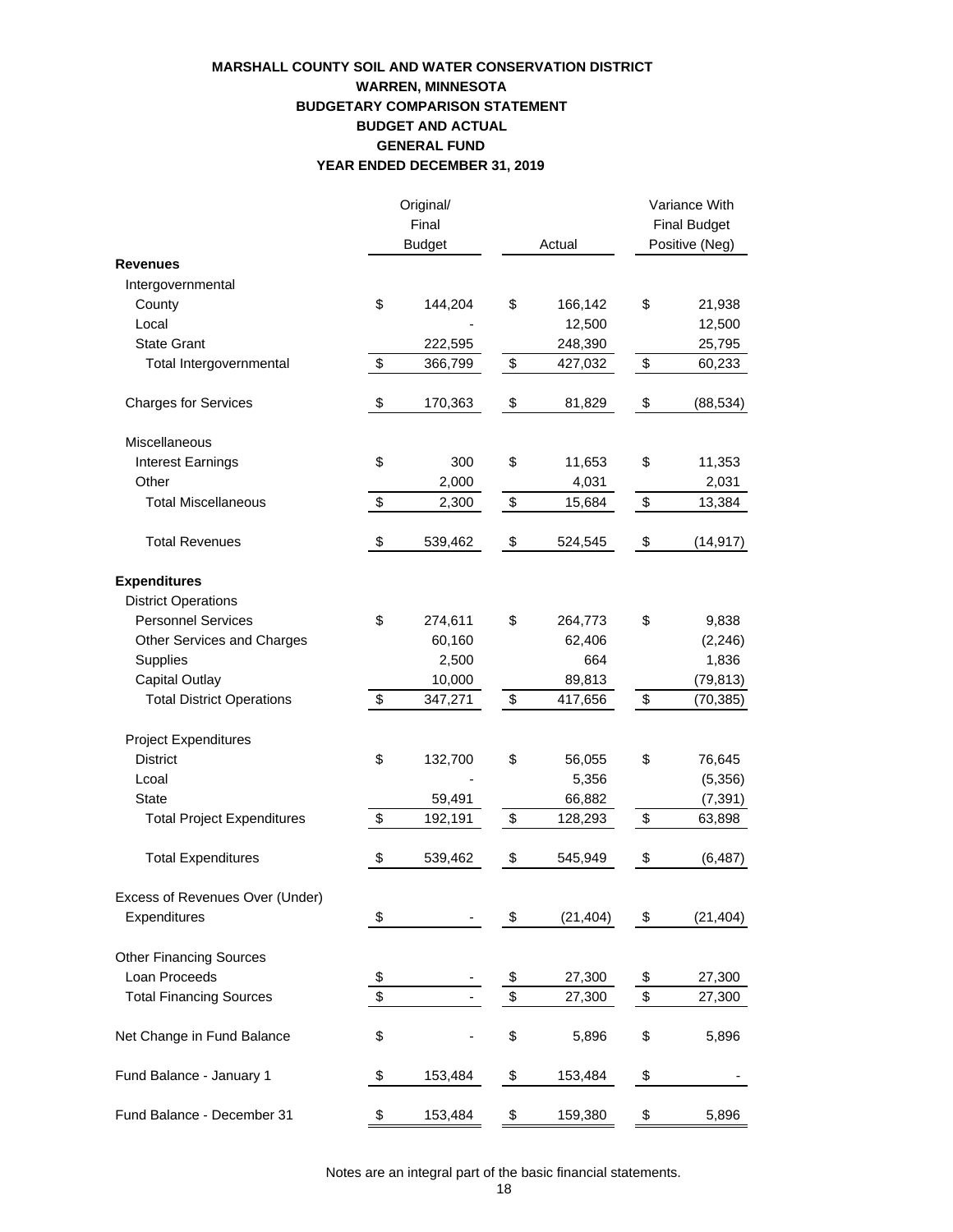#### **MARSHALL COUNTY SOIL AND WATER CONSERVATION DISTRICT WARREN, MINNESOTA**

#### **SCHEDULE OF CONTRIBUTIONS GENERAL EMPLOYEES RETIREMENT FUND DECEMBER 31, 2019**

| Fiscal Year<br>Ending | Statutorily<br>Required<br>Contributions<br>(a) | Contributions in<br>Relation to the<br>Statutorily<br>Required<br>Contributions<br>(b) |        |      | Contribution<br>Deficiency<br>(Excess)<br>$(a-b)$ |                | <b>Covered Payroll</b><br>(c) | Contributions as a<br>Percentage of<br><b>Covered Payroll</b><br>(b/c) |  |
|-----------------------|-------------------------------------------------|----------------------------------------------------------------------------------------|--------|------|---------------------------------------------------|----------------|-------------------------------|------------------------------------------------------------------------|--|
| 2015                  | \$<br>11,284                                    | - \$                                                                                   | 11,284 | - \$ |                                                   | $\blacksquare$ | \$<br>150,450                 | 7.50%                                                                  |  |
| 2016                  | \$<br>15,720                                    | -\$                                                                                    | 15,720 | - \$ |                                                   | $\sim$         | \$<br>209,599                 | 7.50%                                                                  |  |
| 2017                  | \$<br>16,463                                    | - \$                                                                                   | 16,463 | - \$ |                                                   | $\blacksquare$ | \$<br>219,510                 | 7.50%                                                                  |  |
| 2018                  | \$<br>16,853                                    | - \$                                                                                   | 16,853 | - \$ |                                                   | $\sim$         | \$<br>224,711                 | 7.50%                                                                  |  |
| 2019                  | \$<br>16,853                                    | S                                                                                      | 16,853 | \$   |                                                   | $\sim$         | \$<br>224,711                 | 7.50%                                                                  |  |

\* This schedule is intended to show information for ten years. Additional years will be displayed as they become available. The amounts presented for each year-end were determined December 31.

#### **SCHEDULE OF PROPORTIONATE SHARE OF NET PENSION LIABILITY GENERAL EMPLOYEES RETIREMENT FUND DECEMBER 31, 2019**

|                    |                   |                   |      |                   |      |            |      |                        | Employer's         |              |
|--------------------|-------------------|-------------------|------|-------------------|------|------------|------|------------------------|--------------------|--------------|
|                    |                   |                   |      |                   |      |            |      |                        | Proportionate      | Plan         |
|                    |                   |                   |      |                   |      |            |      |                        | Share of the       | Fiduciary    |
|                    |                   |                   |      | State's           |      |            |      |                        | <b>Net Pension</b> | Net          |
|                    |                   | Employer's        |      | Proportionate     |      |            |      |                        | Liability          | Position as  |
|                    |                   | Proportionate     |      | Share of the Net  |      |            |      |                        | (Asset) as a       | a            |
|                    | Employer's        | Share of the Net  |      | Pension Liability |      |            |      |                        | Percentage of      | Percentage   |
|                    | Proportion of Net | Pension Liability |      | Associated with   |      |            |      |                        | Covered            | of the Total |
| <b>Fiscal Year</b> | Pension Liability | (Asset)           |      | the District      |      | Total      |      | <b>Covered Payroll</b> | Payroll            | Pension      |
| Ending             | (Asset)           | (a)               |      | (b)               |      | $(a+b)$    |      | (c)                    | $((a+b)/c)$        | Liability    |
|                    |                   |                   |      |                   |      |            |      |                        |                    |              |
| 2015               | $0.0023\%$ \$     | 119,198 \$        |      |                   | - \$ | 119,198 \$ |      | 135,539                | 87.94%             | 78.19%       |
| 2016               | $0.0030\%$ \$     | 243,585           | - \$ | 3,245             | - \$ | 246,830 \$ |      | 188,673                | 130.82%            | 68.90%       |
| 2017               | $0.0033\%$ \$     | 210.670           | -\$  | 2,673             | -\$  | 213,343    | - \$ | 214.554                | 99.44%             | 75.90%       |
| 2018               | $0.0033\%$ \$     | 183,070           | -\$  | $5,991$ \$        |      | 189,061    | - \$ | 222,111                | 85.12%             | 79.50%       |
| 2019               | $0.0032\%$ \$     | 176,921           | \$   | 1,667             | \$   | 178,588    | S    | 224.711                | 79.47%             | 80.20%       |

\* This schedule is intended to show information for ten years. Additional years will be displayed as they become available. The amounts presented for each fiscal year were determined June 30.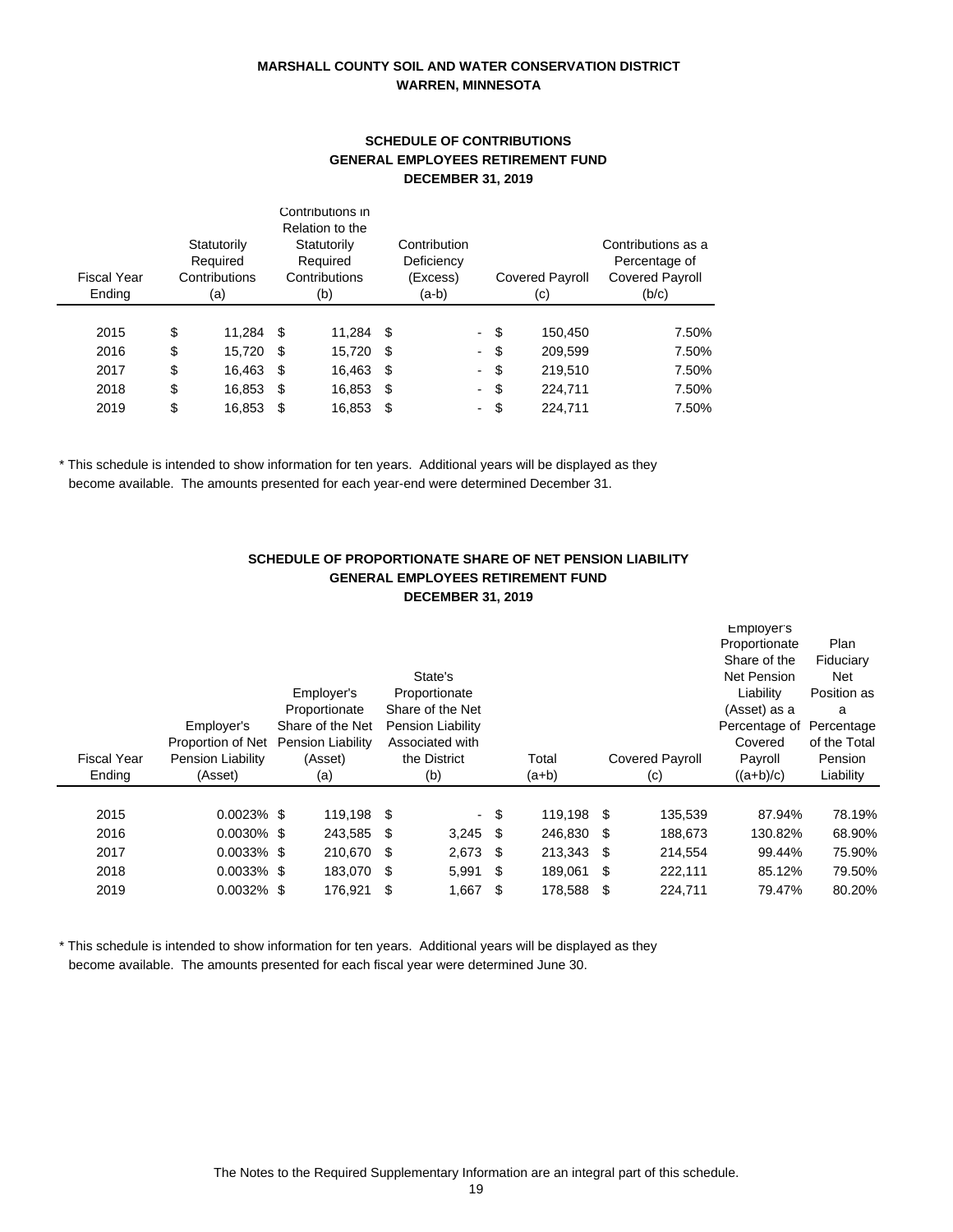## **MARSHALL COUNTY SOIL AND WATER CONSERVATION DISTRICT REQUIRED SUPPLEMENTARY INFORMATION (CONTINUED) DECEMBER 31, 2019**

## **Notes to the Required Supplementary Information - General Employee Retirement Fund**

#### Changes in Actuarial Assumptions

2019 - The mortality project scale was changed from MP-2017 to MP-2018.

2018 - The mortality projection scale was changed from MP-2015 to MP-2017. The assumed benefit increase was changed from 1.00 percent per year through 2044 and 2.50 percent per year thereafter to 1.25 percent per year.

2017 - The Combined Service Annuity (CSA) loads were changed from 0.80 percent for active members and 60.00 percent for vested and non-vested deferred members. The revised CSA loads are now 0.00 percent for active member liability, 15.00 percent for vested deferred member liability and 3.00 percent for non-vested deferred member liability. The assumed post-retirement benefit increase rate was changed from 1.00 percent per year for all years to 1.00 percent per year through 2044 and 2.50 percent per year thereafter.

2016 - The assumed post-retirement benefit increase rate was changed from 1.00 percent per year through 2035 and 2.50 percent per year thereafter to 1.00 percent for year for all future years. The assumed investment return was changed from 7.90 percent to 7.50 percent. The single discount rate was changed from 7.90 percent to 7.50 percent. Other assumptions were changed pursuant to the experience study dated June 30, 2015. The assumed future salary increases, payroll growth and inflation were decreased by 0.25 percent to 3.25 percent for payroll growth and 2.50 percent for inflation.

2015 - The assumed post-retirement benefit increase rate was changed from 1.00 percent per year through 2030 and 2.50 percent per year thereafter to 1.00 percent per year through 2035 and 2.50 percent per year thereafter.

#### Change in Plan Provisions

2019 - The employer supplemental contribution was changed prospectively, decreasing from \$31.0 million to \$21.0 million per year. The State's special funding contribution was changed prospectively, requiring \$16.0 million due per year through 2031.

2018 - The augmentation adjustment in early retirement factors is eliminated over a five-year period starting July 1, 2019, resulting in actuarial equivalence after June 30, 2024. Interest credited on member contributions decreased from 4.00 to 3.00 percent, beginning July 1, 2018. Deferred augmentation was changed to 0.00 percent, effective January 1, 2019. Augmentation that has already accrued for deferred members will still apply. Contribution stabilizer provisions were repealed. Postretirement benefit increases were changed from 1.00 percent per year with a provision to increase to 2.50 percent upon attainment of 90.00 percent funding ratio to 50.00 percent of the Social Security Cost of Living Adjustment, not less than 1.00 percent and not more than 1.50 percent, beginning January 1, 2019. For retirements on or after January 1, 2024, the first benefit increase is delayed until the retiree reaches normal retirement age; does not apply to Rule of 90, disability benefit recipients, or survivors. Actuarial equivalent factors were updated to reflect revised mortality and interest assumptions.

2017 - The State's contribution for the Minneapolis Employees Retirement Fund equals \$16.0 million in 2017 and 2018, and \$6.0 million thereafter. The Employer Supplemental Contribution for the Minneapolis Employees Retirement Fund changed from \$21.0 million to \$31.0 million in calendar years 2019 to 2031. The state's contribution changed from \$16.0 million to \$6.0 million in calendar years 2019 to 2031.

2015 - On January 1, 2015, the Minneapolis Employees Retirement Fund was merged into the General Employees Fund, which increased the total pension liability by \$1.1 billion and increased the fiduciary plan net position by \$892 million. Upon consolidation, state and employer contributions were revised.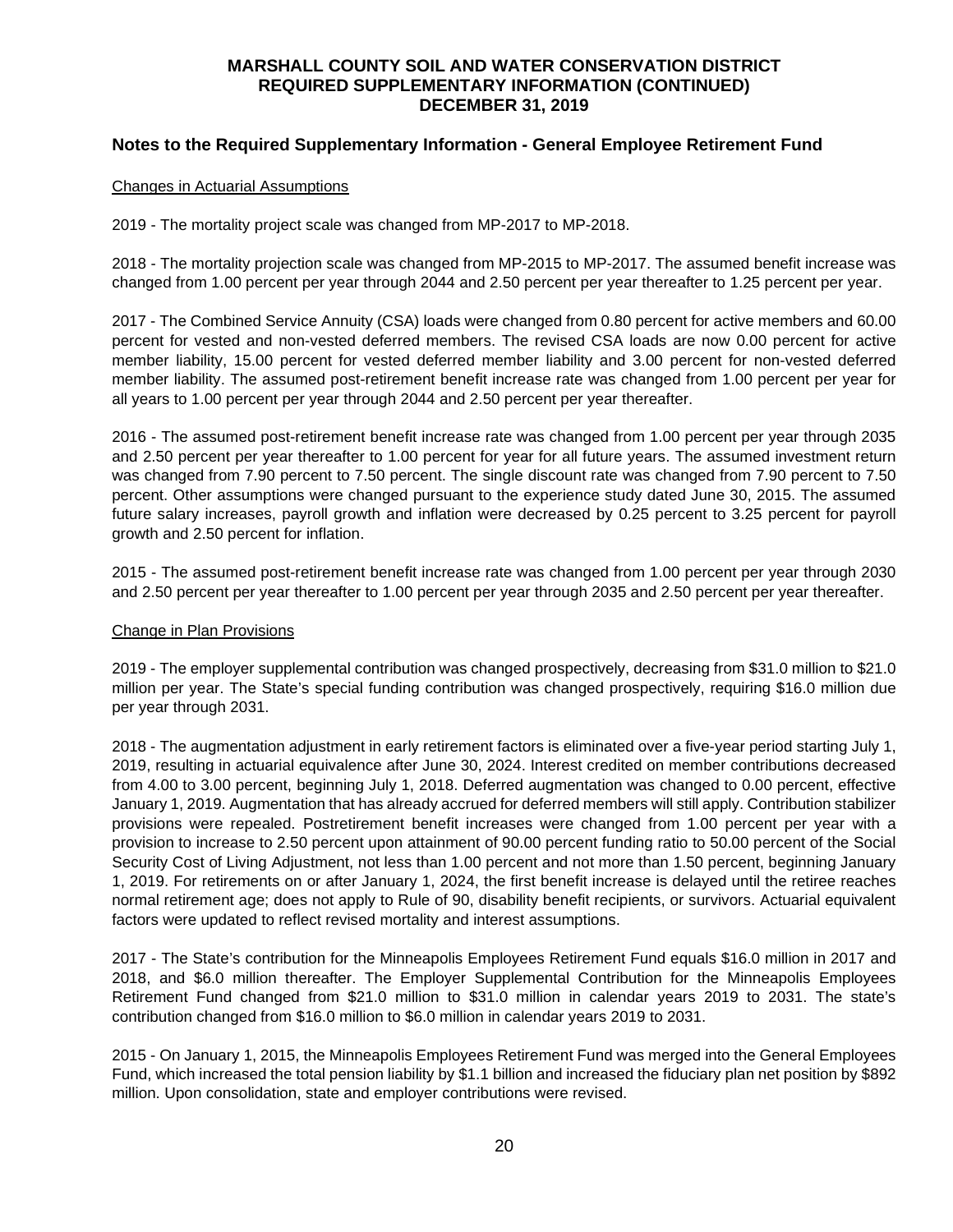# **PETERSON COMPANY LTD.**<br>CERTIFIED PUBLIC ACCOUNTANTS 570 Cherry Drive | Waconia, Minnesota 55387

# **INDEPENDENT AUDITOR'S REPORT ON MINNESOTA LEGAL COMPLIANCE**

To the Board of Supervisors Marshall County Soil and Water Conservation District Warren, Minnesota

We have audited, in accordance with auditing standards generally accepted in the United States of America, and the standards applicable to financial audits contained in *Government Auditing Standards*, issued by the Comptroller General of the United States the financial statements of the governmental activities and the general fund of Marshall County Soil and Water Conservation District of Warren, Minnesota, as of and for the year ended December 31, 2019, and the related notes to the financial statements, which collectively comprise the Marshall County Soil and Water Conservation District's basic financial statements, and have issued our report thereon dated September 14, 2020.

In connection with our audit, nothing came to our attention that caused us to believe that the Marshall County Soil and Water Conservation District failed to comply with the provisions of the contracting and bidding, deposits and investments, conflicts of interest, claims and disbursements, miscellaneous provisions, and tax increment financing sections of the *Minnesota Legal Compliance Audit Guide for Political Subdivisions, promulgated by the State Auditor pursuant to Minnesota Statutes 6.65, insofar as* they relate to accounting matters. However, our audit was not directed primarily toward obtaining the knowledge of such noncompliance. Accordingly, had we performed additional procedures; other matters may have come to our attention regarding the Marshall County Soil and Water Conservation District's noncompliance with the above referenced provisions.

The purpose of this report is solely to describe the scope of our testing of compliance and the results of that testing, and not to provide an opinion on compliance. Accordingly, this communication is not suitable for any other purpose.

*Peterson Company Ltd*

PETERSON COMPANY LTD Certified Public Accountants Waconia, Minnesota

September 14, 2020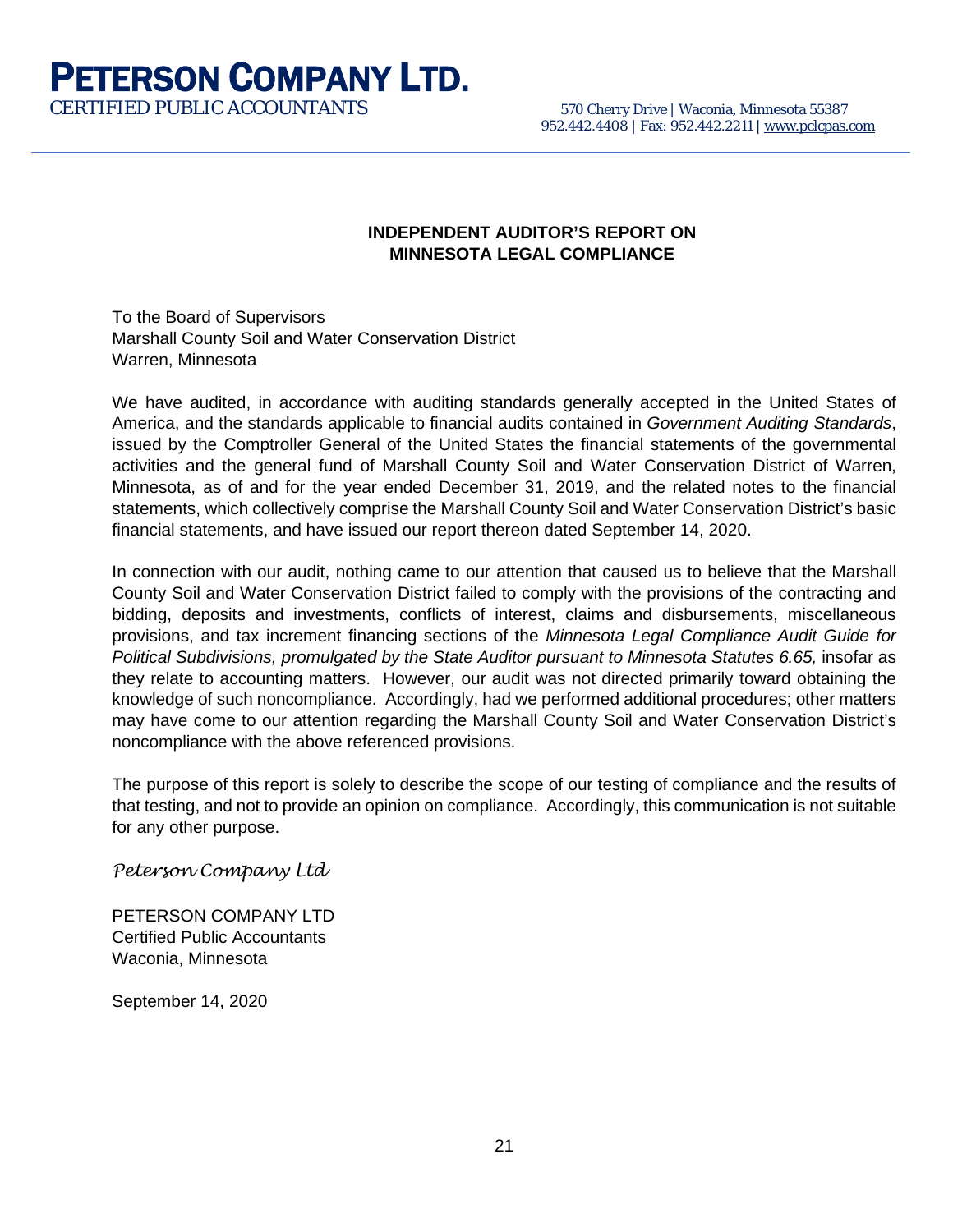# **INDEPENDENT AUDITOR'S REPORT ON INTERNAL CONTROL OVER FINANCIAL REPORTING AND ON COMPLIANCE AND OTHER MATTERS BASED ON AN AUDIT OF FINANCIAL STATEMENTS PERFORMED IN ACCORDANCE WITH GOVERNMENT AUDITING STANDARDS**

To the Board of Supervisors Marshall County Soil and Water Conservation District Warren, Minnesota

We have audited, in accordance with the auditing standards generally accepted in the United States of America and the standards applicable to financial audits contained in *Government Auditing Standards*  issued by the Comptroller General of the United States*,* the financial statements of the governmental activities and the general fund of Marshall County Soil and Water Conservation District, Warren, Minnesota, as of and for the year ended December 31, 2019, and the related notes to the financial statements, which collectively comprise Marshall County Soil and Water Conservation District's basic financial statements, and have issued our report thereon dated September 14, 2020.

## **Internal Control Over Financial Reporting**

In planning and performing our audit of the financial statements, we considered Marshall County Soil and Water Conservation District's internal control over financial reporting to determine the audit procedures that are appropriate in the circumstances for the purpose of expressing our opinions on the financial statements, but not for the purpose of expressing an opinion on the effectiveness of Marshall County Soil and Water Conservation District's internal control over financial reporting. Accordingly, we do not express an opinion on the effectiveness of Marshall County Soil and Water Conservation District's internal control over financial reporting.

A deficiency in internal control over financial reporting exists when the design or operation of a control does not allow management or employees, in the normal course of performing their assigned functions, to prevent, or detect and correct, misstatements on a timely basis. A material weakness is a deficiency, or combination of deficiencies, in internal control over financial reporting such that there is a reasonable possibility that a material misstatement of the entity's financial statements will not be prevented or detected and corrected on a timely basis.

A significant deficiency is a deficiency, or a combination of deficiencies, in internal control over financial reporting that is less severe than a material weakness, yet important enough to merit attention by those charged with governance. We consider the deficiency in internal control as described in the accompanying Schedule of Findings and Responses as item 2019-001 to be a significant deficiency.

Our consideration of internal control over financial reporting was for the limited purpose described in the first paragraph of this section and was not designed to identify all deficiencies in internal control over financial reporting that might be material weaknesses or significant deficiencies. Given these limitations, during our audit we did not identify any deficiencies in internal control over financial reporting that we consider to be material weaknesses. However, material weaknesses may exist that have not been identified.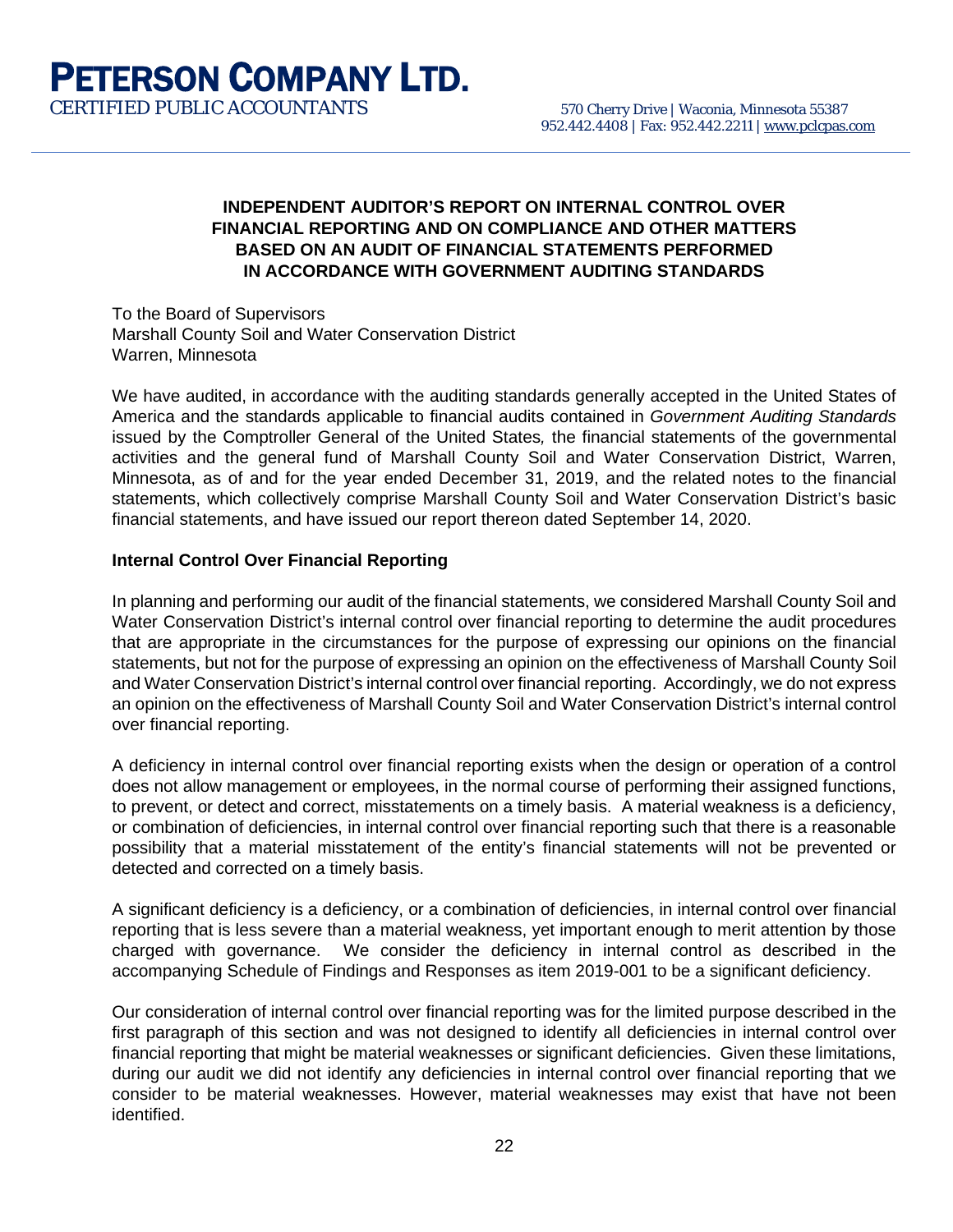## **Compliance and Other Matters**

As part of obtaining reasonable assurance about whether Marshall County Soil and Water Conservation District's financial statements are free from material misstatement, we performed tests of its compliance with certain provisions of laws, regulations, contracts, and grant agreements, noncompliance with which could have a direct and material effect on the determination of financial statement amounts. However, providing an opinion on compliance with those provisions was not an objective of our audit, and accordingly, we do not express such an opinion. The results of our tests disclosed no instances of noncompliance or other matters that are required to be reported under *Government Auditing Standards*.

## **Marshall County Soil and Water Conservation District's Response to Findings**

Marshall County Soil and Water Conservation District's response to the findings identified in our audit is described in the accompanying Schedule of Findings and Responses. The Marshall County Soil and Water Conservation District's response was not subjected to the auditing procedures applied in the audit of the financial statements and, accordingly, we express no opinion on it.

#### **Purpose of this Report**

The purpose of this report is solely to describe the scope of our testing of internal control over financial reporting and compliance and the results of that testing, and not to provide an opinion on the effectiveness of the entity's internal control over financial reporting or on compliance. This report is an integral part of an audit performed in accordance with *Government Auditing Standards* in considering the entity's internal control and compliance. Accordingly, this communication is not suitable for any other purpose.

*Peterson Company Ltd*

PETERSON COMPANY LTD Certified Public Accountants Waconia, Minnesota

September 14, 2020